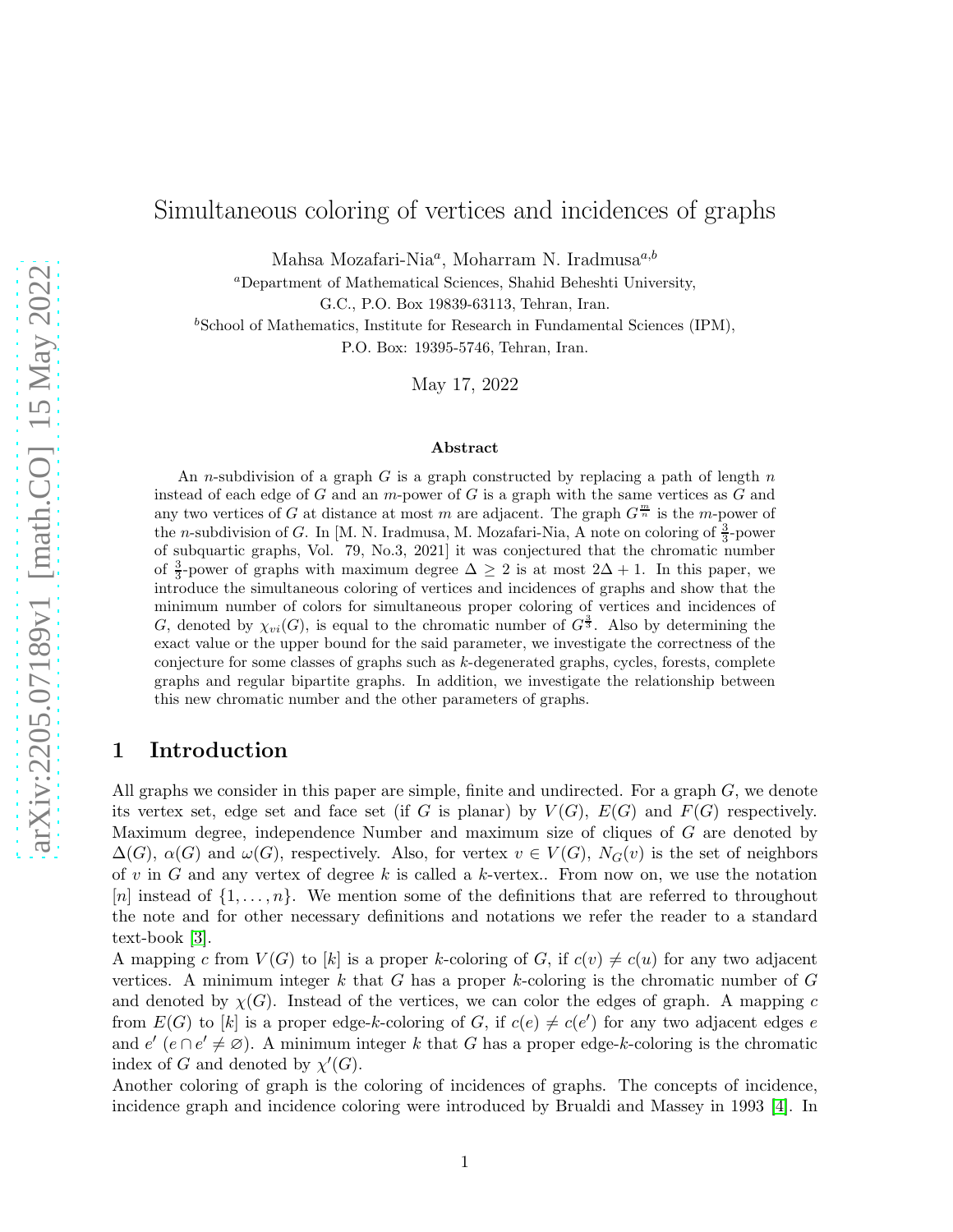graph G, any pair  $i = (v, e)$  is called an incidence of G, if  $v \in V(G)$ ,  $e \in E(G)$  and  $v \in e$ . Also in this case the elements v and i are called incident. For any edge  $e = \{u, v\}$ , we call  $(u, e)$ , the first incidence of u and  $(v, e)$ , the second incidence of u. In general, for a vertex  $v \in V(G)$ , the set of the first incidences and the second incidences of v is denoted by  $I_1^G(v)$  and  $I_2^G(v)$ , respectively. Also let  $I_G(v) = I_1^G(v) \cup I_2^G(v)$ ,  $I_1^G[v] = \{v\} \cup I_1^G(v)$  and  $I_G[v] = \{v\} \cup I_G(v)$ . Sometime we remove the index G for simplicity.

Let  $I(G)$  be the set of the incidences of G. The incidence graph of G, denoted by  $I(G)$ , is a graph with vertex set  $V(\mathcal{I}(G)) = I(G)$  such that two incidences  $(v, e)$  and  $(w, f)$  are adjacent in  $\mathcal{I}(G)$  if (i)  $v = w$ , or (ii)  $e = f$ , or (iii)  $\{v, w\} = e$  or f. Any proper k-coloring of  $\mathcal{I}(G)$  is an incidence k-coloring of G. The incidence chromatic number of G, denoted by  $\chi_i(G)$ , is the minimum integer  $k$  such that  $G$  is incidence  $k$ -colorable.

Total coloring is one of the first simultaneous colorings of graphs. A mapping c from  $V(G) \cup E(G)$ to [k] is a proper total-k-coloring of G, if  $c(x) \neq c(y)$  for any two adjacent or incident elements x and y. A minimum integer k that G has a proper total-k-coloring is the total chromatic number of G and denoted by  $\chi''G$  [\[2\]](#page-16-2). In 1965, Behzad conjectured that  $\chi''(G)$  never exceeds  $\Delta(G) + 2$ . Another simultaneous coloring began in the mid-1960s with Ringel [\[13\]](#page-17-0), who conjectured that the vertices and faces of a planar graph may be colored with six colors such that every two adjacent or incident of them are colored differently. In addition to total coloring which is defined for any graph, there are three other types of simultaneous colorings of a planar graph  $G$ , depending on the use of at least two sets of the sets  $V(G)$ ,  $E(G)$ , and  $F(G)$  in the coloring. These colorings of graphs have been studied extensively in the literature and there are many results and also many open problems. For further information see [\[5,](#page-16-3) [6,](#page-16-4) [15,](#page-17-1) [16\]](#page-17-2).

Inspired by the total coloring of a graph G and its connection with the fractional power of graphs which was introduced in [\[10\]](#page-16-5), in this paper we define a new kind of simultaneous coloring of graphs. In this type of coloring, we color simultaneously the vertices and the incidences of a graph.

Definition 1 *Let* G *be a graph. A* vi*-simultaneous proper* k*-coloring of* G *is a coloring* c :  $V(G) \cup I(G) \longrightarrow [k]$  *in which any two adjacent or incident elements in the set*  $V(G) \cup I(G)$ *receive distinct colors. The vi-simultaneous chromatic number, denoted by*  $\chi_{vi}(G)$ *, is the smallest integer k such that* G *has a* vi*-simultaneous proper* k*-coloring.*

**Example 2** Suppose cycles of order 3 and 4. we know that  $\chi(C_3) = \chi'(C_3) = 3$  and  $\chi''(C_3) =$  $\chi_i(C_3) = 4$ . But four colors are not enough for *vi*-simultaneous proper coloring of  $C_3$  and easily one can show that  $\chi_{vi}(C_3) = 5$ . For the cycle of order four, we have  $\chi(C_4) = \chi'(C_4) = 2$  and  $\chi''(C_4) = \chi_i(C_4) = 4$ . In addition, Figure [1](#page-2-0) shows that  $\chi_{vi}(C_4) = 4$ .

Similar to incidence coloring, we can define some special kind of *vi*-simultaneous coloring of graphs according to the number of colors that appear on the incidences of each vertex.

Definition 3 *A* vi*-simultaneous proper* k*-coloring of a graph* G *is called* vi*-simultaneous* (k, s) *coloring of* G *if for any vertex* v, the number of colors used for coloring  $I_2(v)$  is at most s. We *denote by*  $\chi_{vi,s}(G)$  *the smallest number of colors required for a vi-simultaneous*  $(k, s)$ -coloring of G*.*

For example, the *vi*-simultaneous coloring of  $C_4$  in Figure [1](#page-2-0) is a *vi*-simultaneous  $(4, 1)$ -coloring and so  $\chi_{vi,1}(C_4) = 4$ . Observe that  $\chi_{vi,1}(G) \geq \chi_{vi,2}(G) \geq \cdots \geq \chi_{vi,\Delta}(G) = \chi_{vi}(G)$  for every graph G with maximum degree  $\Delta$ .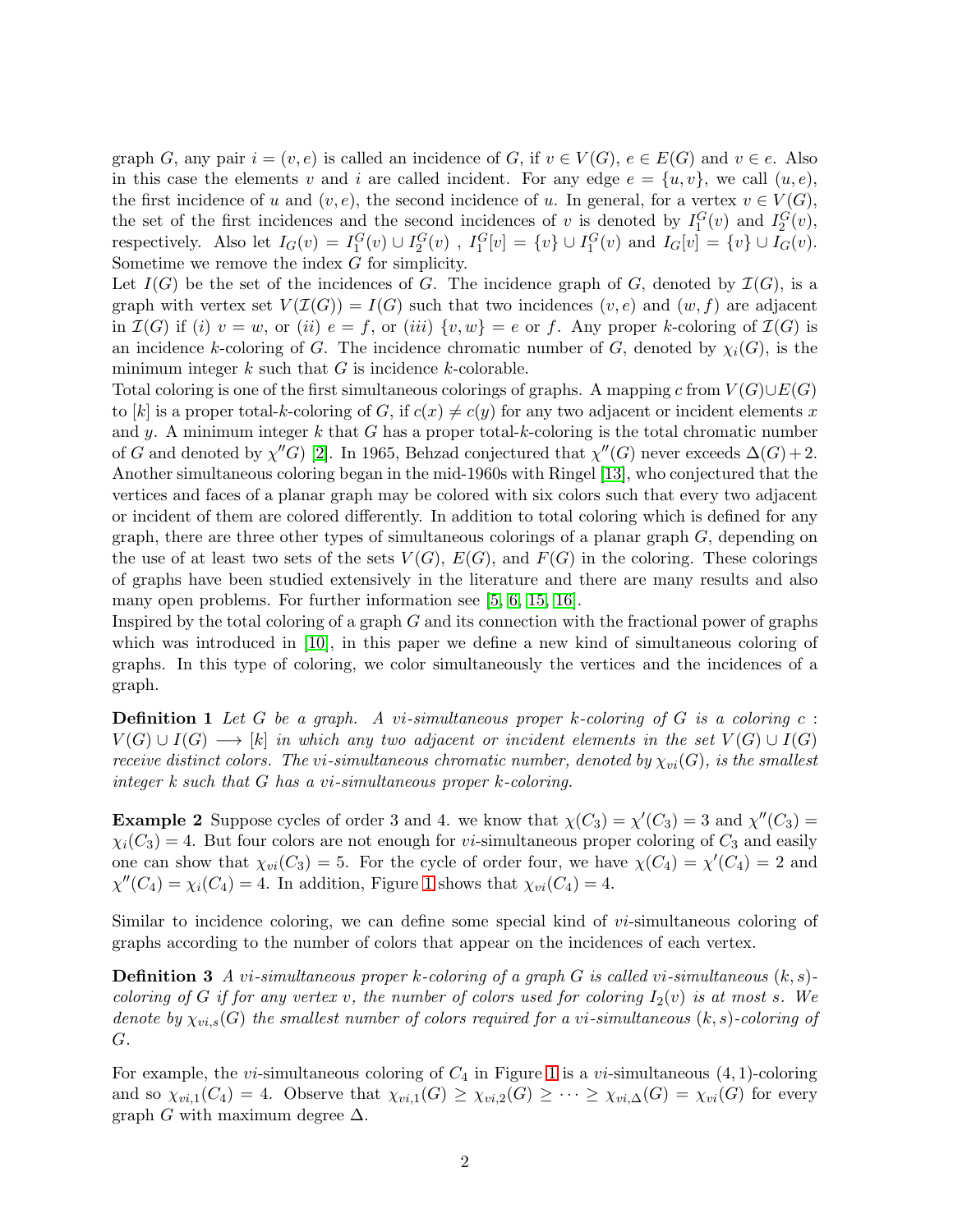

<span id="page-2-0"></span>Figure 1:  $vi$ -simultaneous proper 4-coloring of  $C_4$ . Black vertices are corresponding to the vertices of G and white vertices are corresponding to the incidences of  $C_4$ . The incidence  $(u, \{u, v\})$  is denoted by  $(u, v)$ .

#### 1.1 Fractional power of graph

For the edge coloring and total coloring of any graph G, two corresponding graphs are defined. In the line graph of G, denoted by  $\mathcal{L}(G)$ , the vertex set is  $E(G)$  and two vertex e and e' are adjacent if  $e \cap e' \neq \emptyset$ . In the total graph of G, denoted by  $\mathcal{T}(G)$ , vertex set is  $V(G) \cup E(G)$  and two vertices are adjacent if and only if they are adjacent or incident in G. According to these definitions, we have  $\chi'(G) = \chi(\mathcal{L}(G))$  and  $\chi''(G) = \chi(\mathcal{T}(G))$ . Therefore, edge coloring and total coloring of graphs can be converted to vertex coloring of graphs.

Motivated by the concept of total graph, the fractional power of a graph was first introduced in [\[10\]](#page-16-5). Let G be a graph and k be a positive integer. The k-power of G, denoted by  $G^k$ , is defined on the vertex set  $V(G)$  by adding edges joining any two distinct vertices x and y with distance at most k. Also the k-subdivision of G, denoted by  $G^{\frac{1}{k}}$ , is constructed by replacing each edge xy of G with a path of length k with the vertices  $x = (xy)_0, (xy)_1, \ldots, (xy)_{k-1}, y = (xy)_k$ . Note that the vertex  $(xy)_l$  has distance l from the vertex x, where  $l \in \{0, 1, \ldots, k\}$ . Also,  $(xy)_l = (yx)_{k-l}$ , for any  $l \in \{0, 1, \ldots, k\}$ . The vertices  $(xy)_0$  and  $(xy)_k$  are called terminal vertices and the others are called internal vertices. We refer to these vertices in short, t-vertices and  $i$ -vertices of  $G$ , respectively. Now the fractional power of graph G is defined as follows.

<span id="page-2-1"></span>**Definition 4** Let G be a graph and  $m, n \in \mathbb{N}$ . The graph  $G^{\frac{m}{n}}$  is defined to be the m-power of *the n*-subdivision of *G*. In other words,  $G^{\frac{m}{n}} = (G^{\frac{1}{n}})^{m}$ .

The sets of terminal and internal vertices of  $G^{\frac{m}{n}}$  are denoted by  $V_t(G^{\frac{m}{n}})$  and  $V_i(G^{\frac{m}{n}})$ , respectively. It is worth noting that,  $G^{\frac{1}{1}} = G$  and  $G^{\frac{2}{2}} = \mathcal{T}(G)$ .

By virtue of Definition [4,](#page-2-1) one can show that  $\omega(G^{\frac{2}{2}}) = \Delta(G) + 1$  and the Total Coloring Conjecture can be reformulated as follows.

**Conjecture 5** For any simple graph  $G$ ,  $\chi(G^{\frac{2}{2}}) \leq \omega(G^{\frac{2}{2}}) + 1$ .

In [\[10\]](#page-16-5), the chromatic number of some fractional powers of graphs was first studied and it was proved that  $\chi(G^{\frac{m}{n}}) = \omega(G^{\frac{m}{n}})$  where  $n = m + 1$  or  $m = 2 < n$ . Also it was conjectured that  $\chi(G^{\frac{m}{n}}) = \omega(G^{\frac{m}{n}})$  for any graph G with  $\Delta(G) \geq 3$  when  $\frac{m}{n} \in \mathbb{Q} \cap (0,1)$ . This conjecture was disproved by Hartke, Liu and Petrickova [\[8\]](#page-16-6) who proved that the conjecture is not true for the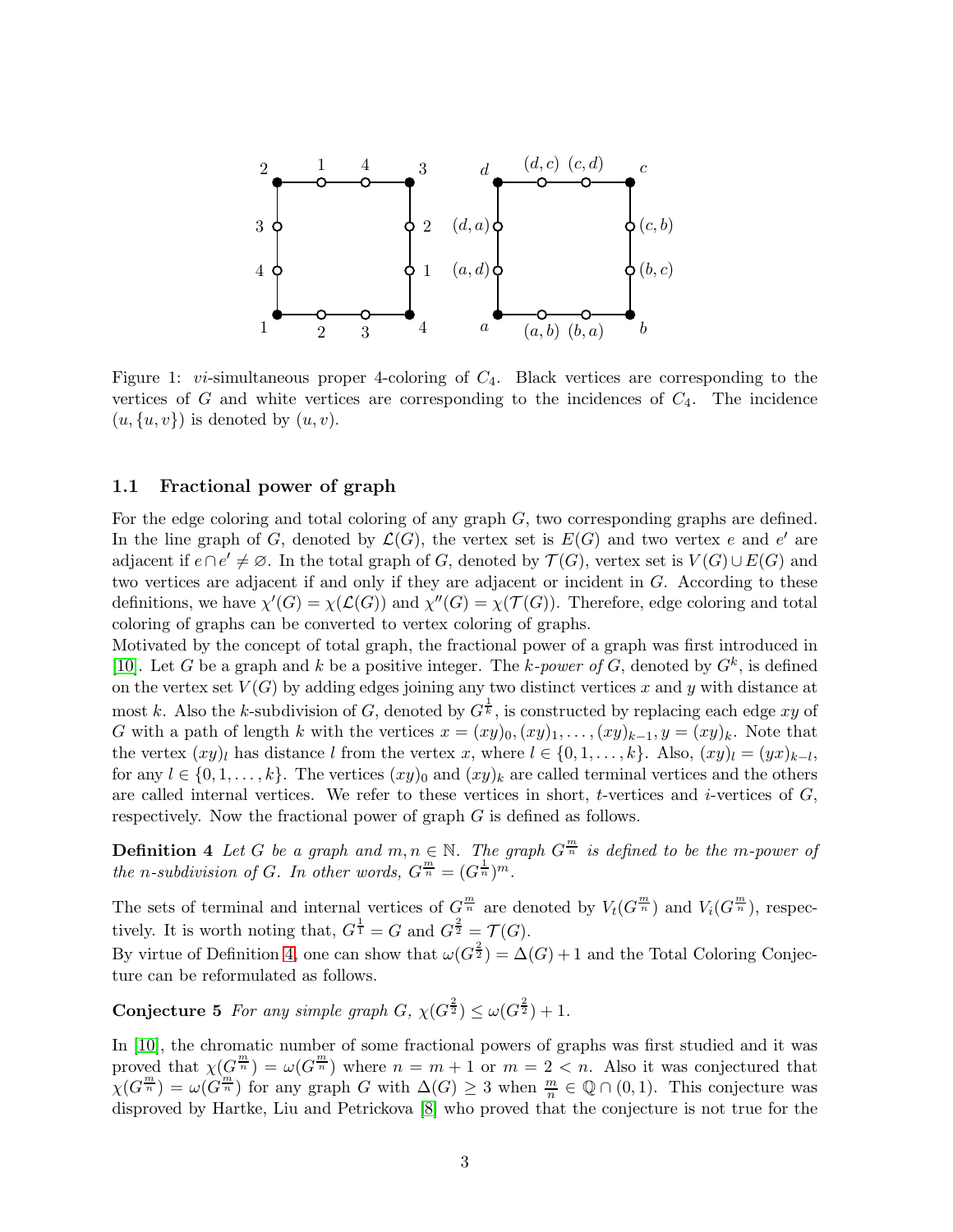cartesian product  $C_3\square K_2$  (triangular prism) when  $m=3$  and  $n=5$ . However, they claimed that the conjecture is valid except when  $G = C_3 \square K_2$ . In addition they proved that the conjecture is true when m is even.

It can be easily seen that, G and  $\mathcal{I}(G)$  are isomorphic to the induced subgraphs of  $G^{\frac{3}{3}}$  by  $V_t(G^{\frac{3}{3}})$  and  $V_i(G^{\frac{3}{3}})$ , the sets of terminal and internal vertices of  $G^{\frac{3}{3}}$  respectively. So  $\chi_i(G)$  =  $\chi(G^{\frac{3}{3}}[V_i(G^{\frac{3}{3}})])$ . Also, by considering the 3-subdivision of a graph G, two internal vertices  $(uv)_1$ and  $(uv)_2$  of the edge uv in  $G^{\frac{3}{3}}$  are corresponding to the incidences of the edge  $\{u, v\}$  in G. For convenience, we denote  $(uv)_1$  and  $(uv)_2$  with  $(u, v)$  and  $(v, u)$ , respectively.

<span id="page-3-0"></span>Similar to the equality  $\chi''(G) = \chi(G^{\frac{2}{2}})$ , we have the following basic theorem about the relation between *vi*-simultaneous coloring of a graph and vertex coloring of its  $\frac{3}{3}$  power.

**Theorem 6** For any graph  $G$ ,  $\chi_{vi}(G) = \chi(G^{\frac{3}{3}})$ .

Because of Theorem [6,](#page-3-0) we use the terms  $\chi_{vi}(G)$  and  $\chi(G^{\frac{3}{3}})$  interchangebly in the rest of the paper. We often use the notation  $\chi_{vi}(G)$  to express the theorems and the notation  $\chi(G^{\frac{3}{3}})$  in the proofs.

As mentioned in [\[10\]](#page-16-5), one can easily show that  $\omega(G^{\frac{3}{3}}) = \Delta(G) + 2$ , when  $\Delta(G) \geq 2$  and  $\omega(G^{\frac{3}{3}})=4$ , when  $\Delta(G)=1$ . Therefore,  $\Delta+2$  is a lower bound for  $\chi(G^{\frac{3}{3}})$  and  $\chi_{vi}(G)$ , when  $\Delta(G) \geq 2$ . In [\[10\]](#page-16-5), the chromatic number of fractional power of cycles and paths are considered, which can be used to show that the graphs with maximum degree two are  $vi$ -simultaneous 5-colorable (see Section [4\)](#page-11-0). In [\[9,](#page-16-7) [14\]](#page-17-3) it is shown that  $\chi(G^{\frac{3}{3}}) \leq 7$  for any graph G with maximum degree 3. Moreover, in [\[12\]](#page-17-4) it is proved that  $\chi(G^{\frac{3}{3}}) \leq 9$  for any graph G with maximum degree 4. Also in [\[9\]](#page-16-7) it is proved that  $\chi(G^{\frac{3}{3}}) \leq \chi(G) + \chi_i(G)$  when  $\Delta(G) \leq 2$  and  $\chi(G^{\frac{3}{3}}) \leq \chi(G) + \chi_i(G) - 1$ when  $\Delta(G) \geq 3$ . In addition, in [\[4\]](#page-16-1), it is shown that  $\chi_i(G) \leq 2\Delta(G)$  for any graph G. Hence, if G is a graph with  $\Delta(G) \geq 2$ , then  $\chi(G^{\frac{3}{3}}) = \chi_{vi}(G) \leq 3\Delta(G)$ .

<span id="page-3-1"></span>According to the results mentioned in the previous paragraph, the following conjecture is true for graphs with maximum degree at most 4.

Conjecture 7 [\[12\]](#page-17-4) *Let* G *be a graph with*  $\Delta(G) \geq 2$ *. Then*  $\chi_{vi}(G) \leq 2\Delta(G) + 1$ *.* 

We know that  $\chi(G^{\frac{3}{3}}) \geq \omega(G) = \Delta(G) + 2$  when  $\Delta(G) \geq 2$ . In addition, Total Coloring Conjecture states that  $\chi(G^{\frac{2}{2}}) \leq \Delta(G) + 2$ . Therefore if Total Coloring Conjecture is correct, then the following conjecture is also true.

**Conjecture 8** [\[12\]](#page-17-4) *Let* G *be a graph with*  $\Delta(G) \geq 2$ *. Then*  $\chi(G^{\frac{2}{2}}) \leq \chi(G^{\frac{3}{3}})$ *.* 

Similar to the graphs  $\mathcal{L}(G)$ ,  $\mathcal{T}(G)$  and  $\mathcal{I}(G)$ , for any graph G, we can define a corresponding graph, denoted by  $\mathcal{T}_{vi,1}(G)$ , such that  $\chi_{vi,1}(G) = \chi(\mathcal{T}_{vi,1}(G))$ .

**Definition 9** Let G be a nonempty graph. The graph  $\mathcal{T}_{vi,1}(G)$ , is a graph with vertex set  $V(G) \times$ [2] and two vertices  $(v, i)$  and  $(u, j)$  are adjacent in  $\mathcal{T}_{vi,1}(G)$  if and only if one of the following *conditions hold:*

- <span id="page-3-2"></span>•  $i = j = 1$  *and*  $d_G(v, u) = 1$ ,
- $i = j = 2$  *and*  $1 \leq d_G(v, u) \leq 2$ ,
- $i \neq j$  and  $0 \leq d_G(v, u) \leq 1$ ,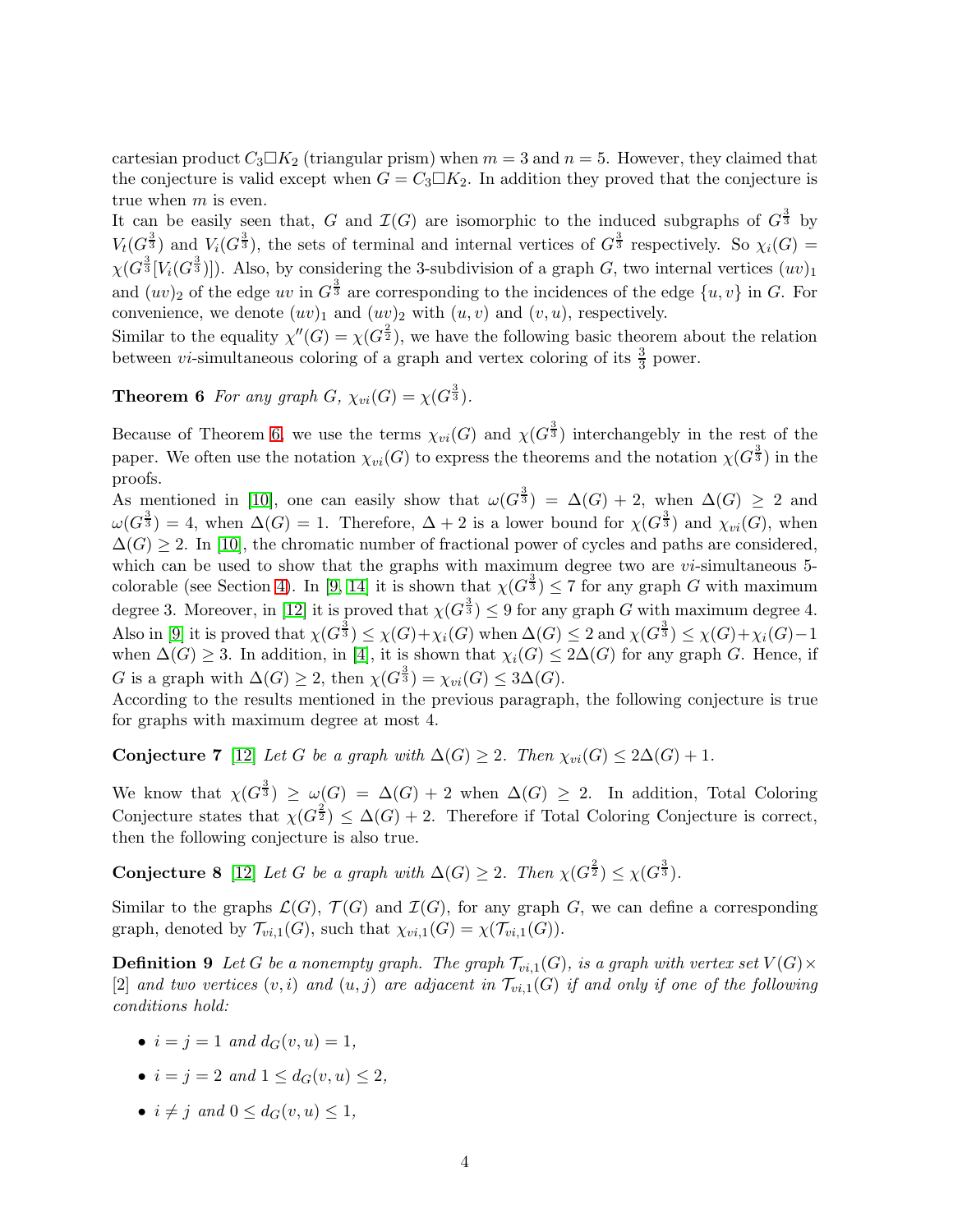

<span id="page-4-0"></span>Figure 2:  $\mathcal{T}_{vi,1}(C_6)$ 

**Example 10** As an example,  $\mathcal{T}_{vi,1}(C_6)$  shown in Figure [2.](#page-4-0) Unlabeled vertices belong to  $V(C_6) \times$ {2}.

<span id="page-4-1"></span>**Theorem 11** *For any nonempty graph*  $G$ *,*  $\chi_{vi,1}(G) = \chi(\mathcal{T}_{vi,1}(G))$ *.* 

An incidence coloring of a graph can be viewed as a proper arc coloring of a corresponding digraph. For a graph G, digraph  $\overline{G}$  is a digraph obtained from G by replacing each edge of  $E(G)$  by two opposite arcs. Any incidence  $(v, e)$  of  $I(G)$ , with  $e = \{v, w\}$ , can then be associated with the arc  $(v, w)$  in  $A(\vec{G})$ . Therefore, an incidence coloring of G can be viewed as a proper arc coloring of  $\overrightarrow{G}$  satisfying (i) any two arcs having the same tail vertex are assigned distinct colors and (ii) any two consecutive arcs are assigned distinct colors.

Similar to incidence coloring, there is another equivalent coloring for proper coloring of  $\frac{3}{3}$ -power of a graph or equivalently vi-simultaneous proper coloring.

Definition 12 Let G be a graph,  $S = S_t \cup S_i$  be a subset of  $V(G^{\frac{3}{3}})$  such that  $S_t \subseteq V_t(G^{\frac{3}{3}})$  and  $S_i \subseteq V_i(G^{\frac{3}{3}})$  and H be the subgraph of  $G^{\frac{3}{3}}$  induced by S. Also let  $A(S_i) = \{(u, v) \mid (uv)_1 \in S_i\}$ *and*  $V(S_i) = \{u \in V(G) \mid I(u) \cap S_i \neq \emptyset\}$ . The underlying digraph of H, denoted by  $D(H)$ , is a *digraph with vertex set*  $S_t \cup V(S_i)$  *and arc set*  $A(S_i)$ *. Specially,*  $D(G^{\frac{3}{3}}) = \overline{G}$ *.* 

Now any proper coloring of  $G^{\frac{3}{3}}$  (or, equivalently, any vi-simultaneous coloring of G) can be viewed as a coloring of vertices and arcs of  $D(G^{\frac{3}{3}})$  satisfying (*i*) any two adjacent vertices are assigned distinct colors,  $(ii)$  any arc and its head and tail are assigned distinct colors,  $(iii)$  any two arcs having the same tail vertex (of the form  $(u, v)$  and  $(u, w)$ ) are assigned distinct colors and  $(iv)$  any two consecutive arcs (of the form  $(u, v)$  and  $(v, w)$ ) are assigned distinct colors.

A star is a tree with diameter at most two. A star forest is a forest, whose connected components are stars. The star arboricity  $st(G)$  of a graph G is the minimum number of star forests in G whose union covers all edges of G. In [\[18\]](#page-17-5) it was proved that  $\chi_i(G) \leq \chi'(G) + st(G)$ . Similar to this result, we can give an upper bound for  $\chi_{vi}(G)$  in terms of total chromatic number and star arboricity.

<span id="page-4-2"></span>**Theorem 13** For any graph G, we have  $\chi_{vi}(G) \leq \chi(G^{\frac{2}{2}}) + st(G)$ .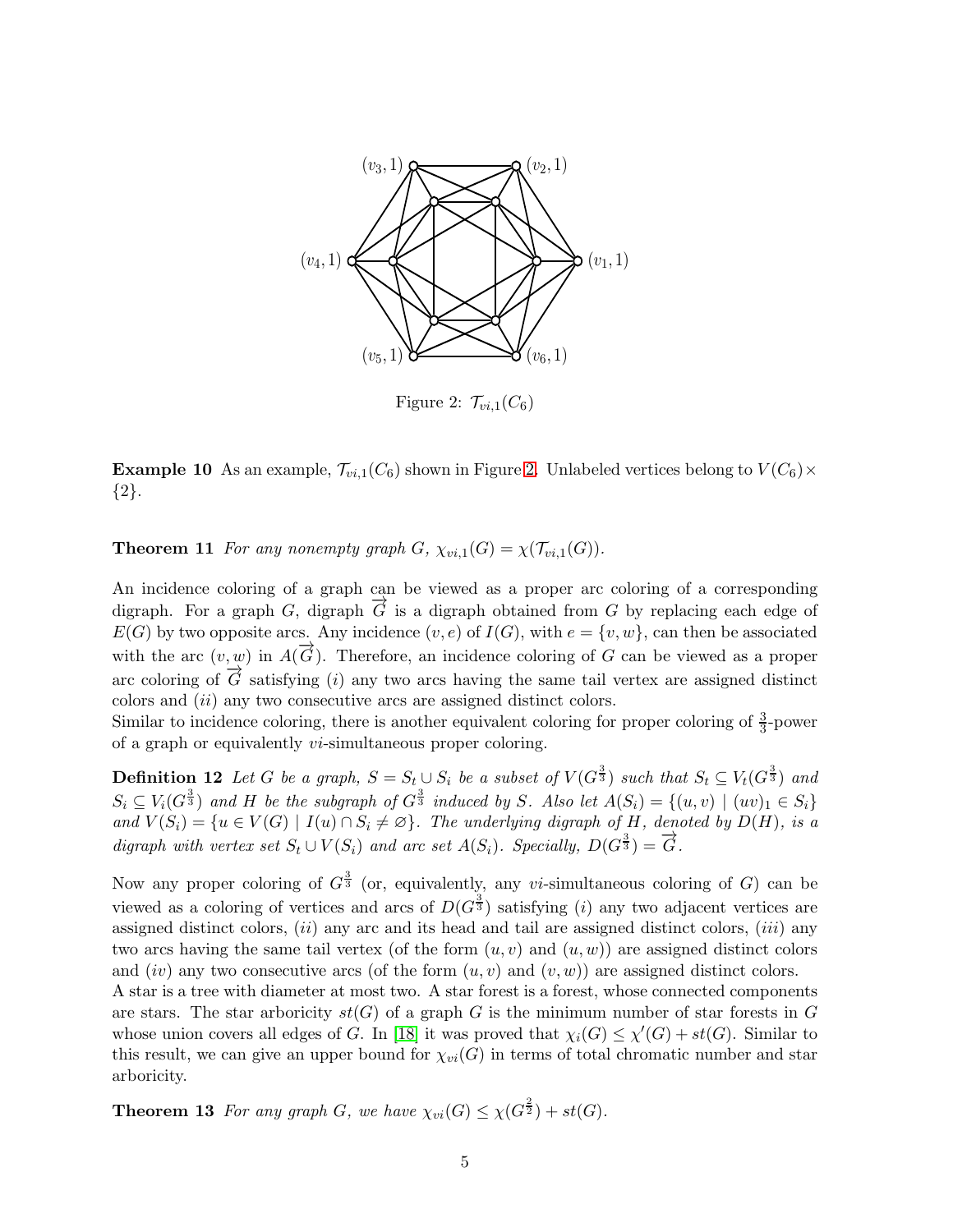The aim of this paper is to find exact value or upper bound for the  $vi$ -simultaneous chromatic number of some classes of graphs by coloring the vertices of  $G^{\frac{3}{3}}$  and checking the truthness of the conjecture [7](#page-3-1) for some classes of graphs. We show that the Conjecture [7](#page-3-1) is true for some graphs such as trees, complete graphs and bipartite graphs. Also we study the relationship between vi-simultaneous chromatic number and the other parameters of graphs.

#### 1.2 Structure of the paper

After this introductory section where we established the background, purpose and some basic definitions and theorems of the paper, we divide the paper into four sections. In Section [2,](#page-5-0) we prove Theorems [6,](#page-3-0) [11](#page-4-1) and [13](#page-4-2) and some basic lemmas and theorems. In Section [3,](#page-8-0) we give an upper bound for *vi*-simultaneous chromatic number of a  $k$ -degenerated graph in terms of  $k$  and the maximum degree of graph. In Section [4](#page-11-0) we provide exact value for chromatic number of 3  $\frac{3}{3}$ -powers of cycles, complete graphs and complete bipartite graphs and also give an upper bound for chromatic number of  $\frac{3}{3}$ -powers of bipartite graphs and conclude that the Conjecture [7](#page-3-1) is true for these classes of graphs.

### <span id="page-5-0"></span>2 Basic theorems and lemmas

At first, we prove Theorems [6,](#page-3-0) [11](#page-4-1) and [13.](#page-4-2)

**Proof of Thorem [6](#page-3-0)** At first, suppose that  $\chi(G^{\frac{3}{3}}) = k$  and  $c: V(G^{\frac{3}{3}}) \longrightarrow [k]$  is a proper coloring of  $G^{\frac{3}{3}}$ . We show that the following *vi*-simultaneous k-coloring of G is proper.

$$
c'(x) = \begin{cases} c(x) & x \in V(G) = V_t(G^{\frac{3}{3}}), \\ c((uv)_1) & x = (u, v) \in I(G). \end{cases}
$$

Since G in an induced subgraph of  $G^{\frac{3}{3}}$  by the terminal vertices, c is a proper coloring of G. So c' assigns different colors to the adjacent vertices of G. Now suppose that  $(u, v)$  and  $(r, s)$  are adjacent vertices in  $\mathcal{I}(G)$ . There are three cases:

(i)  $(r, s) = (v, u)$ . Since  $(vu)_1$  and  $(uv)_1$  are adjacent in  $G^{\frac{3}{3}}$ ,  $c'((u, v)) = c((uv)_1) \neq c((vu)_1) =$  $c'((r,s)).$ 

(ii)  $r = u$ . Since  $d_{G_3^{\frac{1}{3}}}((uv)_1,(us)_1) = 2, (uv)_1$  and  $(us)_1$  are adjacent in  $G_3^{\frac{3}{3}}$ . So in this case,  $c'((u, v)) = c((uv)_1) \neq c((us)_1) = c'((u, s)).$ 

(iii)  $r = v$ . Since  $d_{G^{\frac{1}{3}}}( (uv)_1, (vs)_1 ) = 3, (uv)_1$  and  $(vs)_1$  are adjacent in  $G^{\frac{3}{3}}$ . So in this case,  $c'((u, v)) = c((uv)_1) \neq c((vs)_1) = c'((v, s)).$ 

Finally suppose that  $u \in V(G)$  and  $(r, s) \in I(G)$  are incident. So  $u = r$  or  $u = s$ . In the first case, we have  $d_{G_3^{\frac{1}{3}}}(u,(rs)_1) = 1$  and in the second case we have  $d_{G_3^{\frac{1}{3}}}(u,(rs)_1) = 2$  and u and  $(rs)_1$  are adjacent in  $G^{\frac{3}{3}}$ . So  $c'(u) = c(u) \neq c((rs)_1) = c'((r, s)).$ 

Similarly we can show that each proper *vi*-simultaneous  $k$ -coloring of  $G$  give us a proper  $k$ coloring of  $G^{\frac{3}{3}}$ . Therefore  $\chi_{vi}(G) = \chi(G^{\frac{3}{3}})$  $\frac{3}{3}$ ).

**Proof of Thorem [11](#page-4-1)** Firstly, suppose that  $\chi_{vi,1}(G) = k$  and  $c: V(G) \cup I(G) \longrightarrow [k]$  is a vi-simultaneous  $(k, 1)$ -coloring of G. We show that the following k-coloring of  $\mathcal{T}_{vi,1}(G)$  is proper.

$$
c'(x) = \begin{cases} c(u) & x = (u, 1), \\ s & x = (u, 2), s \in c(I_2(u)). \end{cases}
$$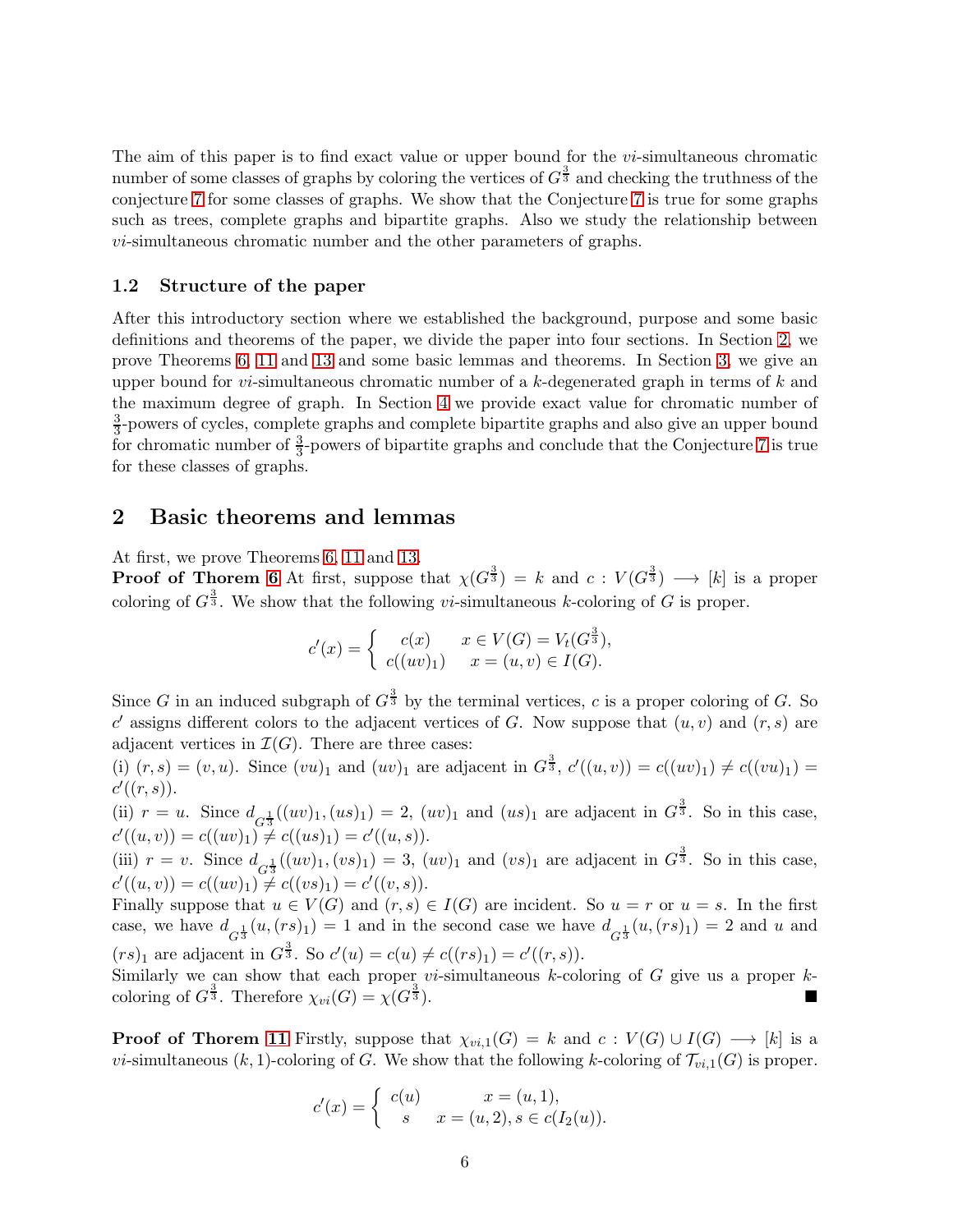Since c is a vi-simultaneous  $(k, 1)$ -coloring,  $|c(I_2(u))|=1$  for any vertex  $u \in V(G)$  and so c' is well-defined. Now suppose that  $(v, i)$  and  $(u, j)$  are adjacent in  $\mathcal{T}_{vi,1}(G)$ .

• If 
$$
i = j = 1
$$
, then  $c'((v, i)) = c(v) \neq c(u) = c'((u, j))$ .

• If  $i = j = 2$  and  $d_G(v, u) = 1$ , then  $c'((v, i)) = c(u, v) \neq c((v, u)) = c'((u, j)).$ 

- If  $i = j = 2$  and  $d_G(v, u) = 2$ , then  $c'((v, i)) = c(z, v) \neq c((z, u)) = c'((u, j))$  where  $z \in N_G(v) \cap N_G(u).$
- If  $i = 1, j = 2$  and  $v = u$ , then  $c'((v, i)) = c(v) \neq c((z, v)) = c'((u, j))$  where  $z \in N_G(v)$ .
- If  $i = 1, j = 2$  and  $d_G(v, u) = 1$ , then  $c'((v, i)) = c(v) \neq c((v, u)) = c'((u, j)).$

So c' assigns different colors to the adjacent vertices of  $\mathcal{T}_{vi,1}(G)$ . Now suppose that  $\chi(\mathcal{T}_{vi,1}(G)) = k$  and  $c' : V(\mathcal{T}_{vi,1}(G)) \longrightarrow [k]$  is a proper k-coloring of  $\mathcal{T}_{vi,1}(G)$ . Easily one can show that the following k-coloring is a *vi*-simultaneous  $(k, 1)$ -coloring of G.

<span id="page-6-0"></span>
$$
c(x) = \begin{cases} c'((x,1)) & x \in V(G), \\ c'((v,2)) & x = (u,v) \in I(G). \end{cases}
$$

Thus  $\chi_{vi,1}(G) = \chi(\mathcal{T}_{vi,1}(G)).$ 

**Proof of Thorem [13](#page-4-2)** Let G be an undirected graph with star arboricity  $st(G)$  and s:  $E(G) \longrightarrow [st(G)]$  be a mapping such that  $s^{-1}(i)$  is a forest of stars for any  $i, 1 \leq i \leq st(G)$ . Also, suppose that c be a total coloring of  $G^{\frac{2}{2}}$  with colors  $\{st(G)+1,\ldots, st(G)+\chi''(G)\}\)$ . Now, to color *t*-vertices and *i*-vertices of the graph G, define the mapping c' by  $c'((u, v)) = s(uv)$  if v is the center of a star in some forest  $s^{-1}(i)$ . If some star is reduced to one edge, we arbitrarily choose one of its end vertices as the center. Note that, for any edge  $uv$ , one of the t-vertices  $u$ or v is the center of a some star forest. It is enough to color the other t-vertices and i-vertices of G.

Consider the graph  $G$  on uncolord *t*-vertices and uncolord *i*-vertices. It can be easily seen that the resulting graph, G', is isomorphic to  $G^{\frac{2}{2}}$ . Now, assign colors  $c(u)$  and  $c((u, v))$  to a t-vertex u and a *i*-vertex  $(u, v)$  in G'. Therefore, we have  $\chi(G^{\frac{3}{2}}) \leq \chi(G^{\frac{2}{2}}) + st(G)$ .

For any star forest F, we have  $st(F) = 1$ ,  $\chi(F^{\frac{2}{2}}) = \Delta(F) + 1$  and  $\chi(F^{\frac{3}{3}}) = \Delta(F) + 2$ . Therefore, the upper bound of Theorem [13](#page-4-2) is tight.

The following lemmas will be used in the proofs of some theorems in the next sections. The set  ${c(a) | a \in A}$  is denoted by  $c(A)$  where  $c: D \to R$  is a function and  $A \subseteq D$ .

**Lemma 14** *Let* G *be a graph with maximum degree*  $\Delta$  *and* c *is a proper*  $(\Delta + 2)$ *-coloring of*  $G^{\frac{3}{3}}$  with colors from  $[\Delta + 2]$ . Then  $|c(I_2(v))| \leq \Delta - d_G(v) + 1$  for any t-vertex v. Specially  $|c(I_2(v))| = 1$  *for any*  $\Delta$ *-vertex* v *of*  $G$ *.* 

**Proof** Let v be a t-vertex of G. Since all vertices in  $I_1[v]$  are pairwise adjacent in  $G^{\frac{3}{3}}$ , there are exactly  $d_G(v) + 1$  colors in  $c(I_1[v])$ . Now, consider the vertices in  $I_2(v)$ . Since any vertex in  $I_2(v)$  is adjacent with each vertex of  $I_1[v]$ , the only available colors for these *i*-vertices is the remain colors from  $[\Delta + 2] \setminus c(I_1[v])$ . Therefore,  $|c(I_2(v))| \leq \Delta - d_G(v) + 1$ .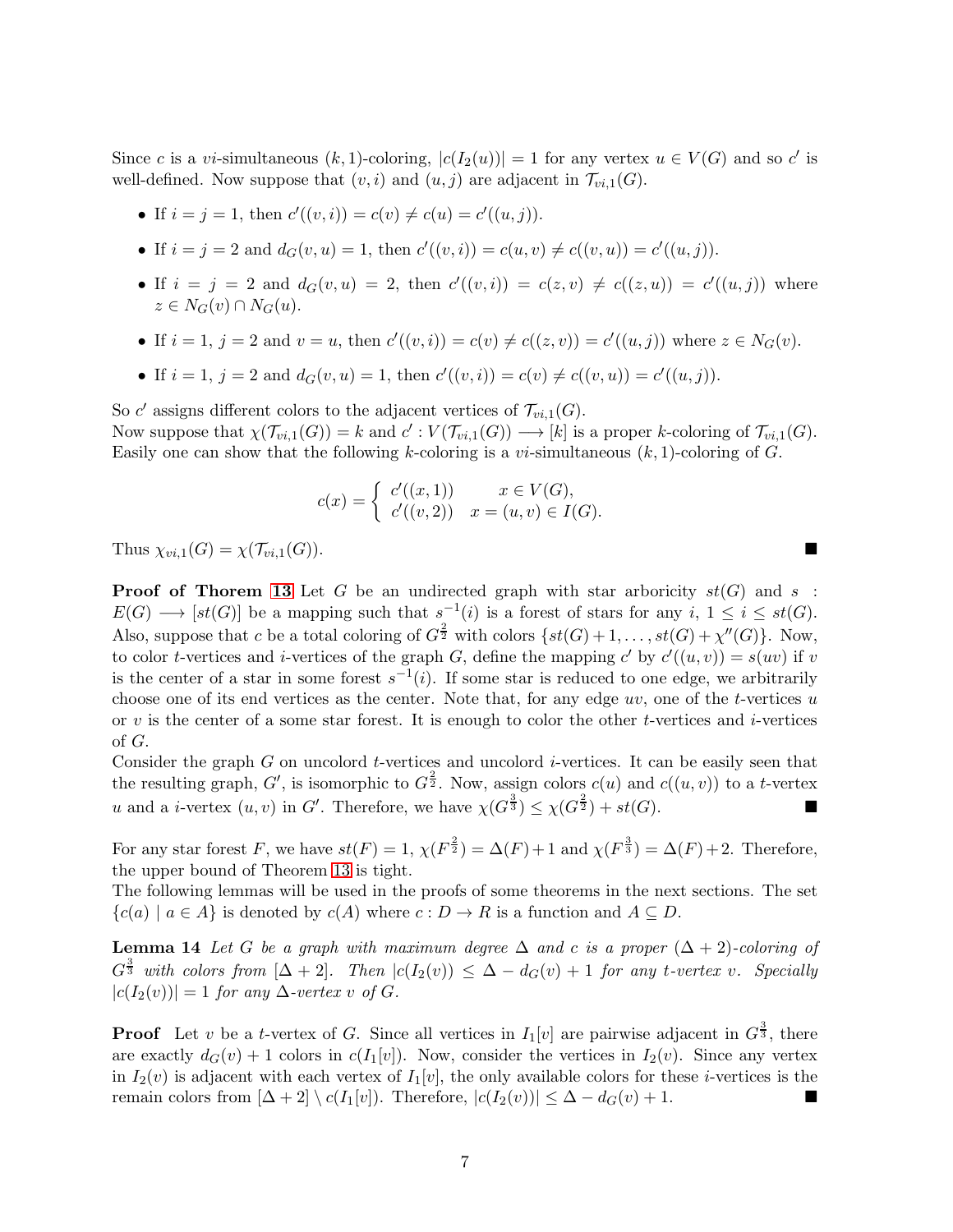**Lemma 15** Let G be a graph, e be a cut edge of G and  $C_1$  and  $C_2$  be two components of  $G - e$ . *Then*  $\chi_{vi,l}(G) = \max\{\chi_{vi,l}(H_1), \chi_{vi,l}(H_2)\}\$  *where*  $H_i = C_i + e$  *for*  $i \in \{1,2\}$  *and*  $1 \leq l \leq \Delta(G)$ *.* 

**Proof** Obviously  $\chi_{vi,l}(H_1) \leq \chi_{vi,l}(G)$  and  $\chi_{vi,l}(H_2) \leq \chi_{vi,l}(G)$ . So  $\max\{\chi_{vi,l}(H_1), \chi_{vi,l}(H_2)\} \leq$  $\chi_{vi,l}(G)$ . Now suppose that  $\chi_{vi,l}(H_1) = k_1 \geq k_2 = \chi_{vi,l}(H_2)$ . We show that  $\chi_{vi,l}(G) \leq k_1$ . Let  $c_i: V(H_i) \to [k_i]$  be a vi-simultaneous  $(k_i, l)$ -colorings  $(1 \leq i \leq 2)$  and  $e = \{u, v\}$ . Since  $V(H_1) \cap V(H_2) = \{u, (u, v), (v, u), v\}$  and these four vertices induce a clique, so by suitable permutation on the colors of the coloring  $c_1$ , we reach to the new coloring  $c'_1$  such that  $c'_1(x) =$  $c_2(x)$  for any  $x \in \{u, (u, v), (v, u), v\}$ . Now we can easily prove that the following coloring is a *vi*-simultaneous  $(k_1, l)$ -coloring:

$$
c(x) = \begin{cases} c'_1(x) & x \in V(H_1), \\ c_2(x) & x \in V(H_2). \end{cases}
$$

 $\blacksquare$ 

 $\blacksquare$ 

<span id="page-7-0"></span>**Lemma 16** Let  $G_1$  and  $G_2$  be two graphs,  $V(G_1) \cap V(G_2) = \{v\}$  and  $G = G_1 \cup G_2$ . Then

$$
\chi_{vi,1}(G) = \max\{\chi_{vi,1}(G_1), \chi_{vi,1}(G_2), d_G(v) + 2\}.
$$

**Proof** Suppose that  $k = \max\{\chi_{vi,1}(G_1), \chi_{vi,1}(G_2), d_G(v)+2\}$ . Obviously  $\chi_{vi,1}(G_1) \leq \chi_{vi,1}(G)$ ,  $\chi_{vi,1}(G_2) \leq \chi_{vi,1}(G)$  and  $d_G(v) + 2 \leq \Delta(G) + 2 \leq \chi_{vi}(G) \leq \chi_{vi,1}(G)$ . So  $k \leq \chi_{vi,1}(G)$ . Now suppose that  $c_1$  and  $c_2$  are vi-simultaneous  $(k, 1)$ -coloring of  $G_1$  and  $G_2$  respectively. Note that  $I_1^{G_1}[v]$ ,  $I_1^{G_2}[v]$  and  $I_1^{G}[v]$  are cliques and  $I_2^{G_1}(v)$ ,  $I_2^{G_2}(v)$  and  $I_2^{G}(v)$  are independent sets in  $G_1$ ,  $G_2$  and  $G$  respectively. Also  $c_i(I_1^{G_i}[v]) \cap c_i(I_2^{G_i}(v)) = \emptyset$  and  $|c_i(I_2^{G_i}(v))| = 1$  for each  $i \in [2]$ . So by suitable permutations on the colors of  $c_2$  in three steps, we reach to the new coloring  $c_3$ :

- (1) If  $c_1(v) = a \neq b = c_2(v)$  then we just replace colors a and b together in  $c_2$  and otherwise we do nothing. We denote the new coloring by  $c'_2$ .
- (2) Let  $c_1(x) = c$  and  $c'_2(y) = d$  for each  $x \in I_2^{G_1}(v)$  and  $y \in I_2^{G_2}(v)$ . If  $c \neq d$  then we just replace colors c and d together in  $c'_2$ . Otherwise we do nothing. We denote the new coloring by  $c''_2$ . Obviously,  $c \neq a \neq d$  and so  $c''_2(v) = a$ .
- (3) If  $c''_2(I_1^{G_2}(v)) \cap c_1(I_1^{G_1}(v)) = \emptyset$  we do nothing. Otherwise, suppose that  $c''_2(I_1^{G_2}(v)) \cap$  $c_1(I_1^{G_1}(v)) = \{a_1, \ldots, a_s\}.$  Since  $k \geq d_G(v) + 2$  and  $|c''_2(I_{G_2}[v]) \cup c_1(I_{G_1}[v])| = d_G(v) + 2 - s$ , there are s colors  $b_1, \ldots, b_s$  which have not appeared in  $c''_2(I_{G_2}[v]) \cup c_1(I_{G_1}[v])$ . Now we replace  $a_i$  and  $b_i$  together for each  $i \in \{1, \ldots, s\}$ . We denote the new coloring by  $c_3$ .

Now we can easily show that the following function is a *vi*-simultaneous proper  $(k, 1)$ -coloring for G:

$$
c(x) = \begin{cases} c_1(x) & x \in V(G_1) \cup I(G_1), \\ c_3(x) & x \in V(G_2) \cup I(G_2). \end{cases}
$$

**Theorem 17** *Let*  $k \in \mathbb{N}$  *and G be a graph with blocks*  $B_1, \ldots, B_k$ *. Then* 

$$
\chi_{vi,1}(G) = \max{\chi_{vi,1}(B_1),\ldots,\chi_{vi,1}(B_k), \Delta(G)+2}.
$$

 $Specially, \chi_{vi,1}(G) = \max{\chi_{vi,1}(B_1), \ldots, \chi_{vi,1}(B_k)}$  when G has at least one  $\Delta(G)$ -vertex which *is not cut vertex.*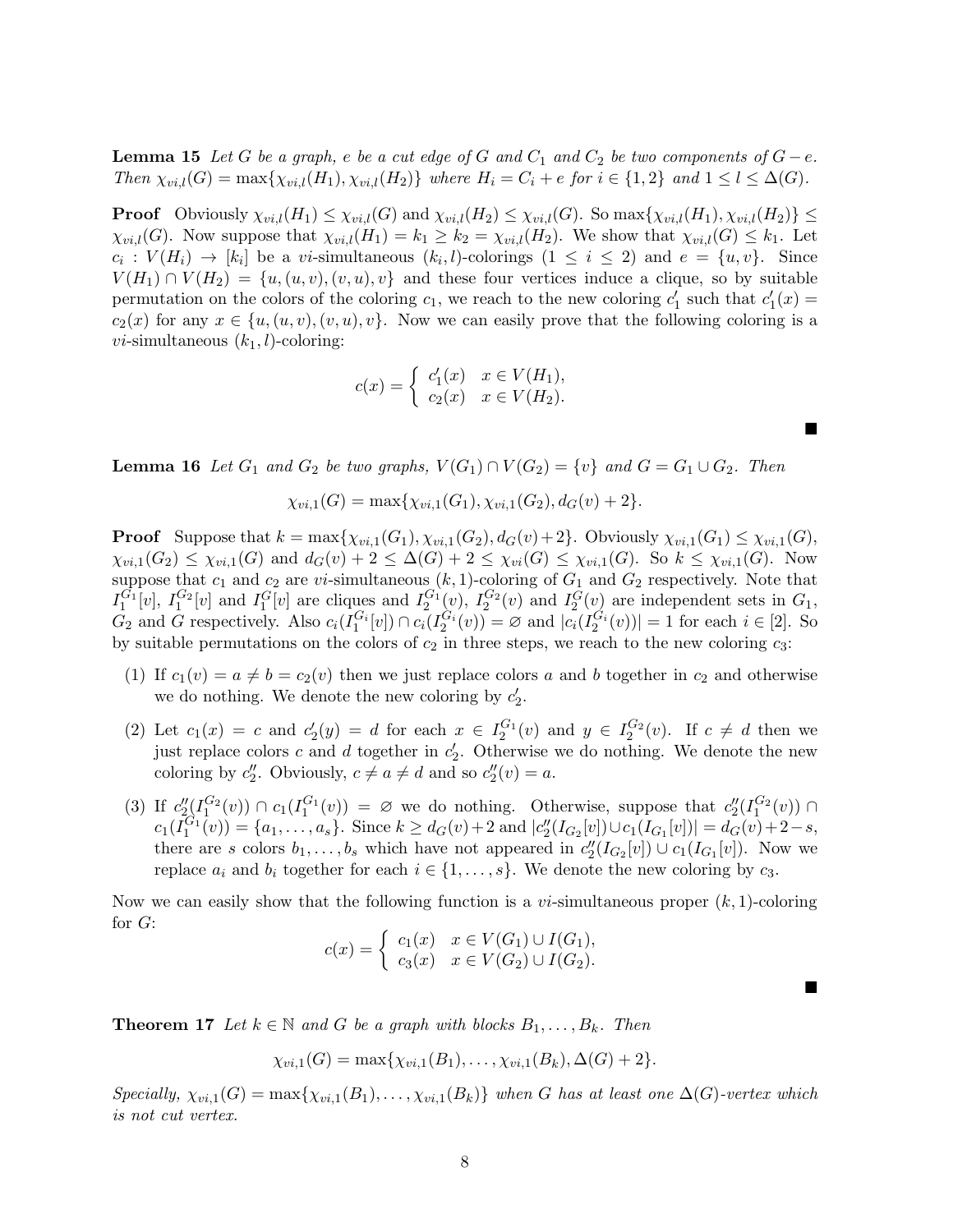**Proof** By induction on the number k and applying Lemma [16,](#page-7-0) the proof will be done.

### We can determine an upper bound on the vi-simultaneous chromatic number  $\chi_{vi,s}(G)$  in terms of  $\Delta(G)$  and list chromatic number of G.

Definition 18 *[\[3\]](#page-16-0) Let* G *be a graph and* L *be a function which assigns to each vertex* v *of* G *a set*  $L(v)$  ⊂ N, called the list of v. A coloring c :  $V(G)$  → N such that  $c(v) \in L(v)$  for all v ∈ V (G) *is called a list coloring of* G *with respect to* L*, or an* L*-coloring, and we say that* G *is* L*-colorable. A graph* G *is* k*-list-colorable if it has a list coloring whenever all the lists have length* k*. The smallest value of* k *for which* G *is* k*-list-colorable is called the list chromatic number of G, denoted*  $\chi_l(G)$ *.* 

**Theorem 19** *Let* G *be a nonempty graph and*  $s \in \mathbb{N}$ *. Then*  $(i)$   $\chi_{vi,s}(G) \leq \max{\chi_{i,s}(G), \chi_l(G) + \Delta(G) + s}$ *(ii)* If  $\chi_{i,s}(G) \geq \chi_l(G) + \Delta(G) + s$ , then  $\chi_{vi,s}(G) = \chi_{i,s}(G)$ .

**Proof** (i) Suppose that  $\max\{\chi_{i,s}(G), \chi_l(G)+\Delta(G)+s\} = k$ . So there exists an incidence  $(k, s)$ coloring  $c_i: I(G) \to [k]$  of G and hence  $|c_i(I_2(u))| \leq s$  for any vertex  $u \in V(G)$ . Therefore,  $|c_i(I_G(u))| \leq \Delta(G) + s$ . Now we extend  $c_i$  to a *vi*-simultaneous  $(k, s)$ -coloring c of G. The set of available colors for the vetex u is  $L(u) = |k| \setminus c_i(I_G(u))$  which has at least  $k - \Delta(G) - s \geq \chi_l(G)$ colors. Since  $|L(u)| \geq \chi_l(G)$  for any vertex  $u \in V(G)$ , there exists a proper vertex coloring  $c_v$  of G such that  $c_v(u) \in L(u)$ . Now one can easily show that the following coloring is a *vi*-simultaneous  $(k, s)$ -coloring of  $G$ :

$$
c(x) = \begin{cases} c_i(x) & x \in I(G), \\ c_v(x) & x \in V(G). \end{cases}
$$

(ii) If  $\chi_{i,s}(G) \geq \chi_l(G) + \Delta(G) + s$ , then  $\chi_{vi,s}(G) \leq \chi_{i,s}(G)$ . In addition, any vi-simultaneous  $(k, s)$ -coloring of G induces an incidence  $(k, s)$ -coloring of G and so  $\chi_{i,s}(G) \leq \chi_{vi,s}(G)$ . Therefore,  $\chi_{vi,s}(G) = \chi_{i,s}(G).$ 

<span id="page-8-1"></span>Corollary 20  $\chi_{vi,1}(G) \le \max{\{\chi(G^2), \chi_l(G) + \Delta(G) + 1\}}$  *for any nonempty graph G. Specially,*  $if \chi(G^2) \geq \chi_l(G) + \Delta(G) + 1, then \chi_{vi,1}(G) = \chi(G^2).$ 

<span id="page-8-2"></span>**Corollary 21** Let G be a graph of order n with  $diam(G) = 2$ . Then  $\chi_{vi,1}(G) \leq max\{n, \chi_l(G)+1\}$  $\Delta(G) + 1$ *}. Specially if*  $\Delta(G) \leq \frac{n}{2} - 1$ *, then*  $\chi_{vi,1}(G) = n$ *.* 

Remark 22 In [\[7\]](#page-16-8), it was proved that the square of any cubic graph other than the Petersen graph is 8-list-colorable and so  $\chi(G^2) \leq 8$ . In addition the diameter of the Petersen graph P is two. Therefore, by Corollaries [20](#page-8-1) and [21,](#page-8-2)  $\chi_{vi,1}(P) = 10$  for the Petersen graph and  $\chi_{vi,1}(G) \leq 8$ for any graph G with  $\Delta(G) = 3$  other than the Petersen graph.

# <span id="page-8-0"></span>3 k-degenerated graphs

A graph G is said to be k-degenerated if any subgraph of G contains a vertex of degree at most k. For example, Any graph G is 1-degenerated if and only if G is a forest. We can give an upper bound for *vi*-simultaneous chromatic number of a k-degenerated graph in terms of k and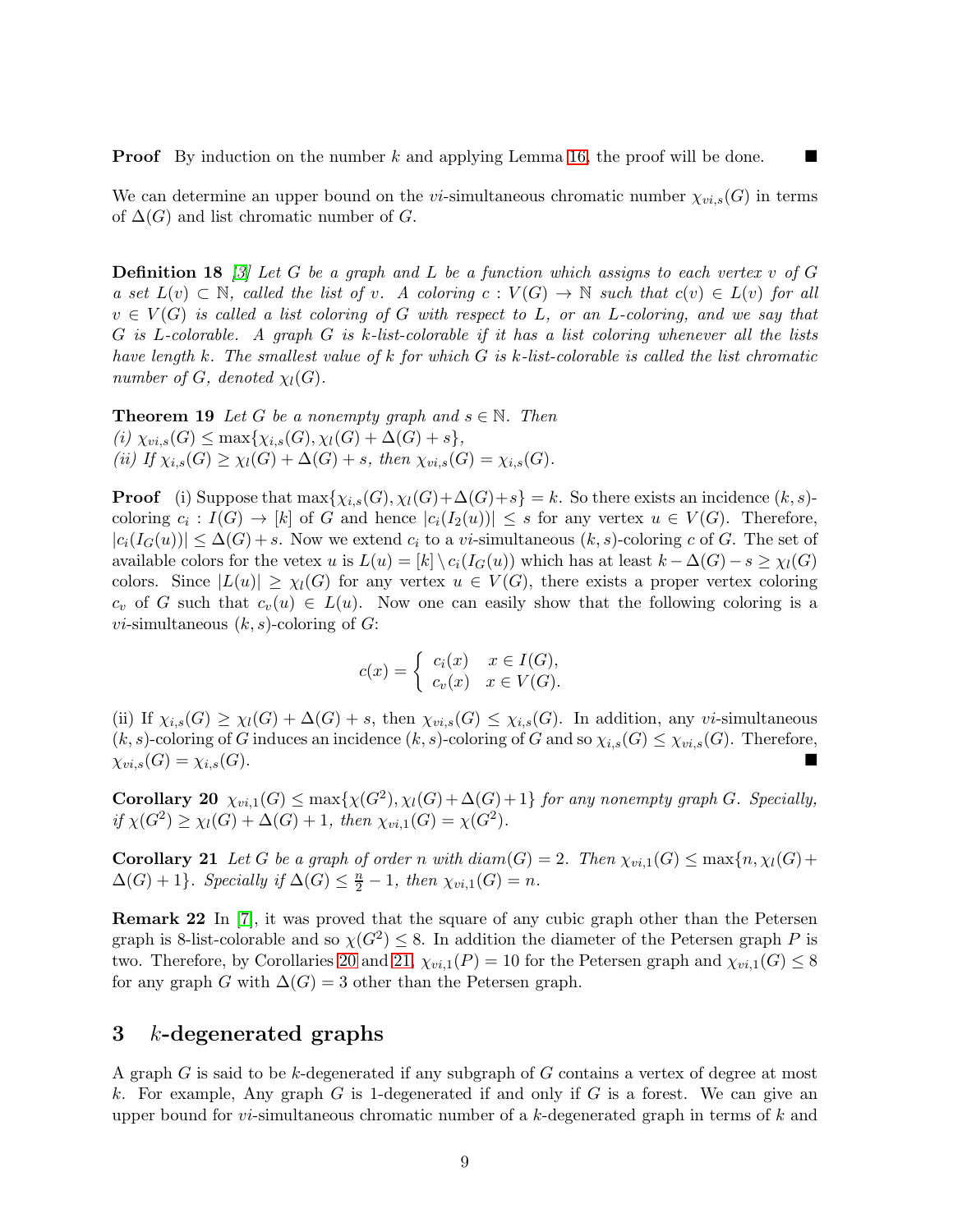its maximum degree.

<span id="page-9-0"></span>Let  $\mathcal{F} = \{A_1, \ldots, A_n\}$  be a finite family of n subsets of a finite set X. A system of distinct representatives (SDR) for the family F is a set  $\{a_1, \ldots, a_n\}$  of distinct elements of X such that  $a_i \in A_i$  for all  $i \in [n]$ .

**Theorem 23** Let  $k \in \mathbb{N}$  and G be a k-degenerated graph with  $\Delta(G) \geq 2$ . Then  $\chi_{vi,k}(G) \leq$  $\Delta(G) + 2k$ .

**Proof** If  $k = \Delta(G)$ , then  $\chi_{vi,k}(G) = \chi_{vi}(G) \leq 3\Delta(G) = \Delta(G) + 2k$ . So we suppose that  $1 \leq k \leq \Delta(G) - 1$ . Assume the contrary, and let the theorem is false and G be a minimal counter-example. Let u be a vertex in G with degree  $r \leq k$  and  $N_G(u) = \{u_1, \ldots, u_r\}$  and let  $G' = G - u$ . According to the minimality of  $G$ ,  $\chi_{vi,k}(G') \leq \Delta(G) + 2k$  and there exists a visimultaneous  $(\Delta(G) + 2k, k)$ -coloring c' of G'. We extend c' to a vi-simultaneous  $(\Delta(G) + 2k, k)$ coloring c of G which is a contradiction.

Firstly, we color the vertices of  $I_1(u)$ . For each  $(u, u_i) \in I_1(u)$  there are at least k available colors if  $|c'(I_2(u_i))|=k$  and there are at least 2k available colors if  $|c'(I_2(u_i))| \leq k$ . Let  $A_i$  be the set of available colors for  $(u, u_i) \in I_1(u)$ . Since we must select distinct colors for the vertices of  $I_1(u)$ , we prove that the family  $\mathcal{F} = \{A_1, \ldots, A_r\}$  has a system of distinct representatives. Because  $|\bigcup_{j\in J} A_j| \geq k \geq |J|$  for any subset  $J \subseteq [r]$ , using Hall's Theorem (see Theorem 16.4 in [\[3\]](#page-16-0)), we conclude that F has an SDR  $\{a_1, \ldots, a_r\}$  such that  $|\{a_j\} \cup c'(I_2(u_j))| \leq k$ for any  $j \in [r]$ . We color the vertex  $(u, u_j)$  by  $a_j$  for any  $j \in [r]$ . Now we color the vertices of  $I_2(u)$ . Since  $|c'(I_{G'}[u_j] \cup c(I_1^G(u))| < \Delta(G) + 2k$  for each  $j \in [r]$ , there exists at least one available color for the vertex  $(u_i, u)$ . Finally, we select the color of the vertex u. Since  $|I_G(u) \cup N_G(u)| = 3r < \Delta(G) + 2k$ , we can color the vertex u and complete the coloring of c.

<span id="page-9-1"></span>Corollary 24 *Let* F *be a forest. Then*

$$
\chi_{vi,1}(F) = \begin{cases} 1 & \Delta(F) = 0, \\ 4 & \Delta(F) = 1, \\ \Delta(F) + 2 & \Delta(F) \ge 2. \end{cases}
$$

**Proof** The proof is trivial for  $\Delta(F) \leq 1$ . So we suppose that  $\Delta(F) \geq 2$ . Each forest is a 1-degenerated graph. So by use of Theorem [23](#page-9-0) we have  $\chi_{vi,1}(F) \leq \Delta(F) + 2$ . In addition,  $\chi_{vi,1}(F) \ge \chi_{vi}(F) = \chi(F^{\frac{3}{3}}) \ge \omega(F^{\frac{3}{3}}) = \Delta(F) + 2.$  Hence  $\chi_{vi,1}(F) = \Delta(F) + 2.$ 

**Corollary 25** *For any*  $n \in \mathbb{N} \setminus \{1\}$ ,  $\chi_{vi,1}(P_n) = 4$ .

**Remark 26** Using the following simple algorithm, we have a proper  $(\Delta + 2)$ -coloring for  $\frac{3}{3}$ power of any tree T with  $\Delta(T) = \Delta$ :

Suppose that  $v_1, \ldots, v_n$  are t-vertices of T and the t-vertex  $v_1$  of degree  $\Delta$  is the root of T. To achieve a  $(\Delta + 2)$ -coloring of  $T^{\frac{3}{3}}$ , assign color 1 to the  $v_1$  and color all *i*-vertices in  $I_1(v_1)$  with distinct colors in  $\{2,\ldots,\Delta+1\}$ . Note that, since these *i*-vertices are pairwise adjacent, they must have different colors. Also, color all *i*-vertices in  $I_2(v_1)$  with color  $\Delta + 2$ .

Now, to color the other *t*-vertices and *i*-vertices of T, for the *t*-vertex  $v_i$  with colored parent  $p_{v_i}$ ,  $2 \leq i \leq n$ , color all the uncolored *i*-vertices in  $I_2(v_i)$  same as  $(p_{v_i}v_i)_1$ . Then color  $v_i$  with a color from  $[\Delta + 2] \setminus \{c(p_{v_i}), c((p_{v_i}v_i)_1), c((p_{v_i}v_i)_2)\}$ . Now, color all the uncolored *i*-vertices in  $I_1(v_i)$ with distinct  $\Delta - 1$  colors from  $[\Delta + 2] \setminus \{c((p_{v_i}v_i)_1), c((p_{v_i}v_i)_2), c(v_i)\}.$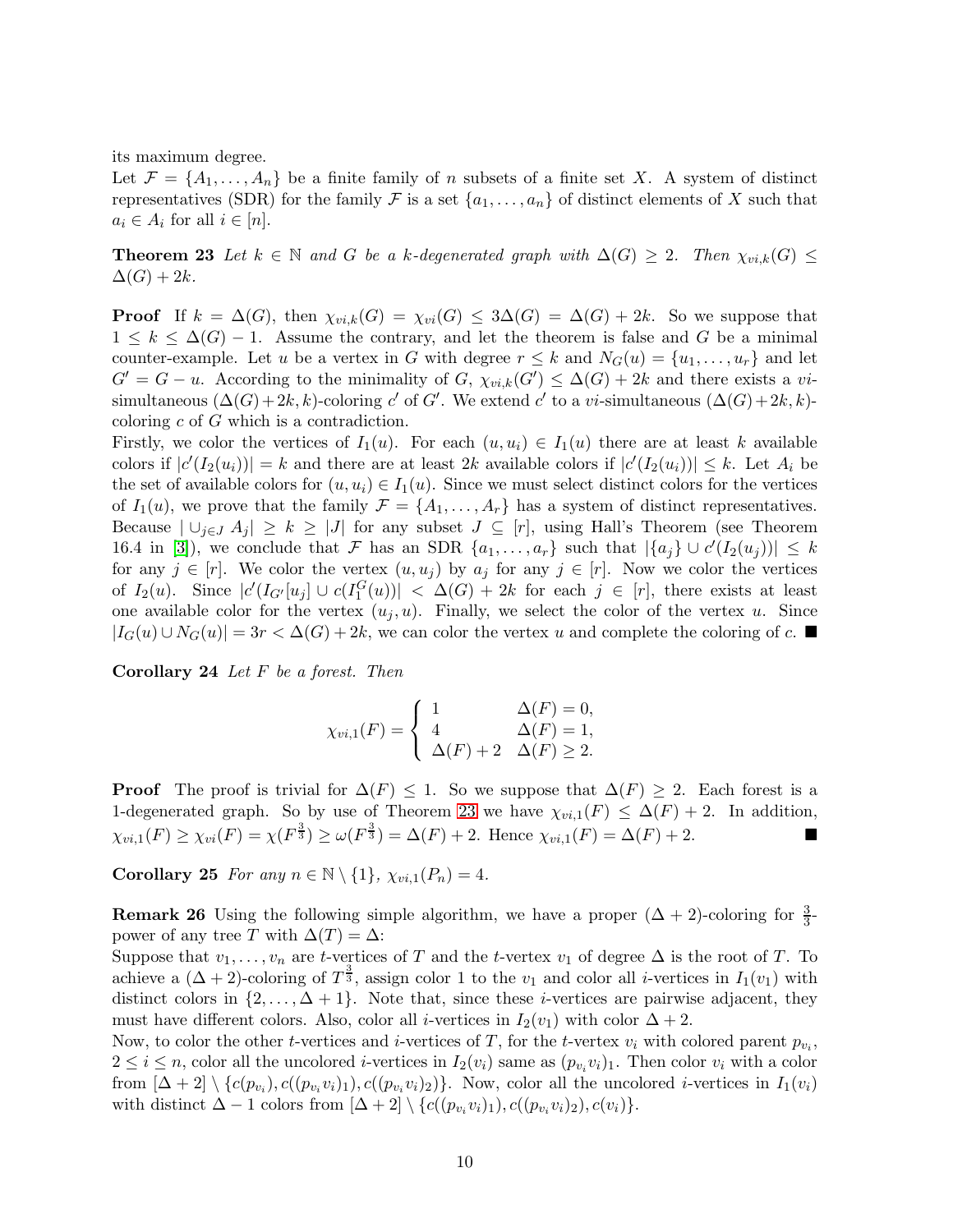As each outerplanar graph is a 2-degenerated graph and each planar graph is a 5-degenerated graph, we can result the following corollary by use of the Theorem [23.](#page-9-0)

Corollary 27 *Let* G *be a graph with maximum degree*  $\Delta$ *.* 

- *(i)* If G is an outerplanar graph, then  $\chi_{vi,2}(G) \leq \Delta + 4$ .
- *(ii)* If G is a planar graph, then  $\chi_{vi,5}(G) \leq \Delta + 10$ .

<span id="page-10-0"></span>We decrease the upper bound of Theorem [23](#page-9-0) to  $\Delta + 5$  for 3-degenerated graphs with maximum degree at least five.

**Theorem 28** *Every* 3-degenerated graph G with  $\Delta(G) \geq 5$  admits a vi-simultaneous ( $\Delta(G)$  + 5, 3)-coloring. Therefore,  $\chi_{vi,3}(G) \leq \Delta(G) + 5$ .

Proof Assume the contrary, and let the theorem is false and G be a minimal counter-example. Let u be a vertex in G with degree  $r \leq 3$  and  $N_G(u) = \{u_1, \ldots, u_r\}$  and let  $G' = G - u$ . If  $\Delta(G') = 4$ , then by Theorem [23](#page-9-0) we have  $\chi_{vi,3}(G') \leq 4 + 6 = 10 = \Delta(G) + 5$  and if  $\Delta(G') \geq 5$ , according to the minimality of G,  $\chi_{vi,3}(G') \leq \Delta(G) + 5$ . So there exists a vi-simultaneous  $(\Delta(G) + 5, 3)$ -coloring c' of G'. We extend c' to a vi-simultaneous  $(\Delta(G) + 5, 3)$ -coloring c of G, which is a contradiction.

Firstly, we color the vertices of  $I_1(u)$ . For each  $(u, u_i) \in I_1(u)$  there are at least 3 available colors if  $|c'(I_2(u_i))|=3$  and there are at least 5 available colors if  $|c'(I_2(u_i))|\leq 2$ . Let  $A_i$  be the set of available colors for  $(u, u_i) \in I_1(u)$  and  $C_i = c'(I_2(u_i))$ . Since we must select distinct colors for the vertices of  $I_1(u)$ , we prove that the family  $\mathcal{F} = \{A_1, \ldots, A_r\}$  has an SDR. According to the degree of u and the sizes of  $C_1$ ,  $C_2$  and  $C_3$ , we consider five cases:

- (1)  $r \leq 2$ . Since  $|A_i| \geq 3$ , easily one can show that F has an SDR  $\{a_j | j \in [r]\}$  such that  $|\{a_j\} \cup c'(I_2(u_j))| \leq 3$  for any  $j \in [r]$ . We color the vertex  $(u, u_j)$  by  $a_j$  for any  $j \in [r]$ . Now we color the vertices of  $I_2(u)$ . Since  $|c'(I_{G'}[u_j] \cup c(I_1^G(u))| < \Delta(G)+2+r \leq \Delta(G)+4$ for each  $j \in [r]$ , there exists at least one available color for the vertex  $(u_i, u)$ . Finally, we select the color of the vertex u. Since  $|I_G(u) \cup N_G(u)| = 3r \leq 6 < \Delta(G) + 5$ , we can color the vertex  $u$  and complete the coloring of  $c$ .
- (2)  $r = 3$  and  $|C_j| \le 2$  for any  $j \in [3]$ . Because  $|\bigcup_{j \in J} A_j| \ge 5 \ge |J|$  for any subset  $J \subseteq [r]$ , using Hall's Theorem (see Theorem 16.4 in [\[3\]](#page-16-0)), we conclude that F has an SDR  $\{a_1, \ldots, a_r\}$  such that  $|\{a_j\} \cup c'(I_2(u_j))| \leq 3$  for any  $j \in [r]$ . We color the vertex  $(u, u_j)$  by  $a_j$  for any  $j \in [r]$ . Now we color the vertices of  $I_2(u)$ . Since  $|c'(I_{G'}[u_j] \cup c(I_1^G(u))| < \Delta(G)+2+r-1 \leq \Delta(G)+4$ for each  $j \in [r]$ , there exists at least one available color for the vertex  $(u_j, u)$ . Finally, we select the color of the vertex u. Since  $|I_G(u) \cup N_G(u)| = 9 < \Delta(G) + 5$ , we can color the vertex  $u$  and complete the coloring of  $c$ .
- (3)  $r = 3$  and  $|C_i| \le 2$  for two sets of  $C_i$ s. Without loss of generality, let  $|C_1| = |C_2| = 2$  and  $|C_3| = 3$ . If  $C_j \cap c'(I_{G'}[u_3])$  is nonempty for some  $j \in \{1,2\}$  and  $a \in C_j \cap c'(I_{G'}[u_3])$ , then we color the vertex  $(u, u_j)$  with a, the vertex  $(u, u_i)$   $(j \neq i \in [2])$  with color b from  $C_i \setminus \{a\}$  $(b \in A_i \setminus \{a\}$  if  $C_i = \{a\})$  and the vertex  $(u, u_3)$  with color d from  $C_3 \setminus \{a, b\}.$ Because  $|c'(I_{G'}[u_3])| = \Delta(G) + 3$ , if  $C_1 \cap c'(I_{G'}[u_3]) = \emptyset = C_2 \cap c'(I_{G'}[u_3])$  then  $C_1 = C_2$ . Suppose that  $C_1 = C_2 = \{a, b\}$  and  $d \in A_1 \setminus \{a, b\}$  (note that  $|A_1| = 5$ ). So  $d \in c'(I_{G'}[u_3])$ . We color the vertex  $(u, u_1)$  with d, the vertex  $(u, u_2)$  with color a and the vertex  $(u, u_3)$  with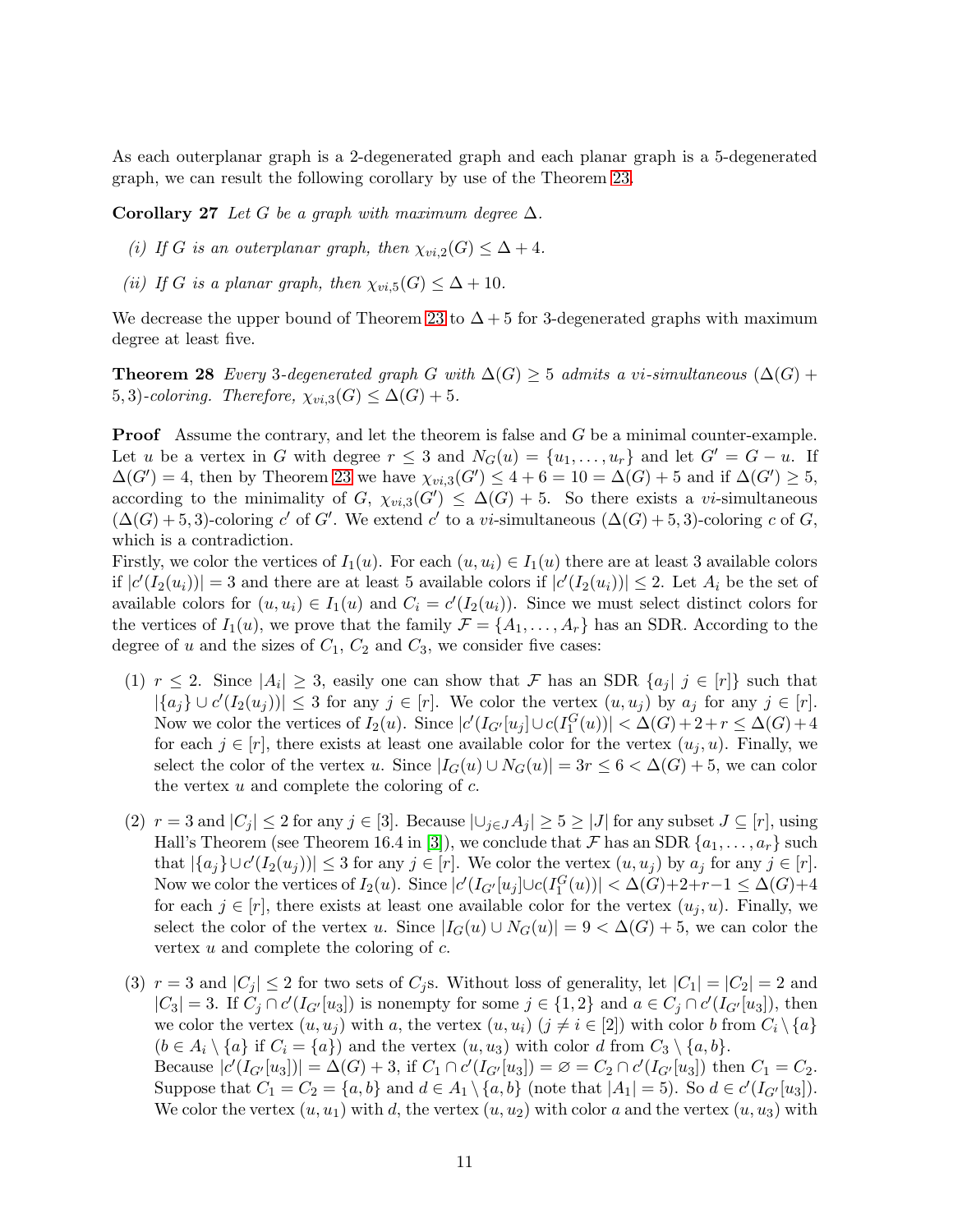color f from  $C_3 \setminus \{a, d\}$ . Now we color the vertices of  $I_2(u)$ . Since  $|c'(I_{G'}[u_j] \cup c(I_1^G(u))| \le$  $\Delta(G) + 4$  for each  $j \in [r]$ , there exists at least one available color for the vertex  $(u_i, u)$ . Finally, we select the color of the vertex u. Since  $|I_G(u) \cup N_G(u)| = 9 < \Delta(G) + 5$ , we can color the vertex  $u$  and complete the coloring of  $c$ .

- (4)  $r = 3$  and  $|C_j| \leq 2$  for only one set of  $C_j$ s. Without loss of generality, let  $|C_1| = 2$ and  $|C_2| = |C_3| = 3$ . If  $C_1 \cap c'(I_{G'}[u_j])$  is nonempty for some  $j \in \{2,3\}$  and  $a \in C_1 \cap$  $c'(I_{G'}[u_j])$ , then we color the vertex  $(u, u_1)$  with a. Suppose that  $j \neq i \in \{2, 3\}$ . Since  $|C_i| + |c'(I_{G'}[u_j])| = \Delta(G) + 6$ ,  $C_i \cap c'(I_{G'}[u_j]) \neq \emptyset$ . Let  $b \in C_i \cap c'(I_{G'}[u_j])$  and color the vertex  $(u, u_i)$  with color b and the vertex  $(u, u_j)$  with color d from  $C_i \setminus \{a, b\}.$ Because  $|c'(I_{G'}[u_2])| = |c'(I_{G'}[u_3])| = \Delta(G) + 3$ , if  $C_1 \cap c'(I_{G'}[u_2]) = \emptyset = C_1 \cap c'(I_{G'}[u_3])$ then  $c'(I_{G'}[u_2]) = c'(I_{G'}[u_3])$ . Since  $|C_i| + |c'(I_{G'}[u_j])| = \Delta(G) + 6$ ,  $C_i \cap c'(I_{G'}[u_j]) \neq \emptyset$ when  $\{i, j\} = \{2, 3\}$ . Therefore, there exist  $b \in C_2 \cap c'(I_{G'}[u_3])$  and  $d \in C_3 \cap c'(I_{G'}[u_2])$ such that  $b \neq d$ . Now we color the vertex  $(u, u_1)$  with  $a \in C_1$ , the vertex  $(u, u_2)$  with color b and the vertex  $(u, u_3)$  with color d. Now we color the vertices of  $I_2(u)$ . Since  $|c'(I_{G'}[u_j] \cup c(I_1^G(u))| \leq \Delta(G) + 4$  for each  $j \in [r]$ , there exists at least one available color for the vertex  $(u_i, u)$ . Finally, we select the color of the vertex u. Since  $|I_G(u) \cup N_G(u)| =$  $9 < \Delta(G) + 5$ , we can color the vertex u and complete the coloring of c.
- (5)  $r = 3$  and  $|C_j| = 3$  for any  $j \in [3]$ . For any  $i, j \in [3]$ , since  $|C_i| + |c'(I_{G'}[u_j])| = \Delta(G) + 6$ ,  $C_i \cap c'(I_{G'}[u_j]) \neq \emptyset$ . So there exist  $a_1 \in C_1 \cap c'(I_{G'}[u_2])$ ,  $a_2 \in C_2 \cap c'(I_{G'}[u_3])$  and  $a_3 \in C_3$  $C_3 \cap c'(I_{G'}[u_1])$ . If  $|\{a_1, a_2, a_3\}| = 3$ , then we color the vertex  $(u, u_j)$  with color  $a_j$   $(j \in [3])$ and similar to the previous cases, we can complete the coloring  $c$ . Now suppose that  $|\{a_1, a_2, a_3\}| = 2$ . Without loss of generality, suppose that  $a_1 = a_2 \neq a_3$  and  $b \in C_2 \setminus \{a\}.$ In this case, we color  $(u, u_1)$  with  $a_1$ , the vertex  $(u, u_2)$  with color b and the vertex  $(u, u_3)$ with color  $a_3$ . Finally suppose that  $a_1 = a_2 = a_3$ . If  $(C_i \setminus \{a_1\}) \cap c'(I_{G'}[u_j]) \neq \emptyset$  for some  $i, j \in [3]$  and  $b \in (C_i \setminus \{a_1\}) \cap c'(I_{G'}[u_j])$ , we color  $(u, u_i)$  with b, the vertex  $(u, u_2)$  with color  $a_1$  and the vertex  $(u, u_s)$  with color  $d \in C_s \setminus \{a_1, b\}$  where  $i \neq s \neq j$ . Otherwise, we have  $(C_1 \setminus \{a_1\}) \cap c'(I_{G'}[u_3]) = \emptyset = (C_2 \setminus \{a_1\}) \cap c'(I_{G'}[u_3])$  which concludes  $C_1 = C_2$ . Suppose that  $C_1 = C_2 = \{a_1, b, d\}$ . Now we color  $(u, u_1)$  with b, the vertex  $(u, u_2)$  with color  $a_1$  and the vertex  $(u, u_3)$  with color  $f \in C_3 \setminus \{a_1, b\}.$

In all of these 3 subcases, we have  $|c'(I_{G'}[u_j] \cup c(I_1^G(u))| \leq \Delta(G) + 4$  for each  $j \in [3]$  and similar to the previous cases, we can complete the coloring  $c$ .

ш

**Problem 29** Let G be a 3-degenerated graph with  $\Delta(G) = 4$ . We know that  $\chi_{vi}(G) \leq 9$ . What is the sharp upper bound for  $\chi_{vi,1}(G)$ ,  $\chi_{vi,2}(G)$  and  $\chi_{vi,3}(G)$ ? By Theorem [23,](#page-9-0)  $\chi_{vi,3}(G) \leq 10$ . Is this upper bound sharp or similar to Theorem [28,](#page-10-0) the upper bound is 9?

# <span id="page-11-0"></span>4 Cycles, Complete and Bipartite Graphs

In [\[10\]](#page-16-5), it was proved that  $\chi(C_k^m) = k$ , when  $m \geq \lfloor \frac{k}{2} \rfloor$  and otherwise,  $\chi(C_k^m) = \lceil \frac{k}{\lfloor \frac{k}{2} \rfloor} \rceil$  $\frac{k}{\lfloor \frac{k}{m+1} \rfloor}$ . With a simple review, we can prove that  $\chi(G^{\frac{3}{3}}) = \chi_{vi}(G) \leq 5$  when  $\Delta(G) = 2$  and in this case,  $\chi(G^{\frac{3}{3}}) = \chi_{vi}(G) = 4$  if and only if any component of G is a cycle of order divisible by 4 or a path. In the first theorem, we show that any cycle of order at least four is  $vi$ -simultaneous  $(5, 1)$ colorable. To avoid drawing too many edges in the figures, we use  $\frac{1}{3}$ -powers of graphs instead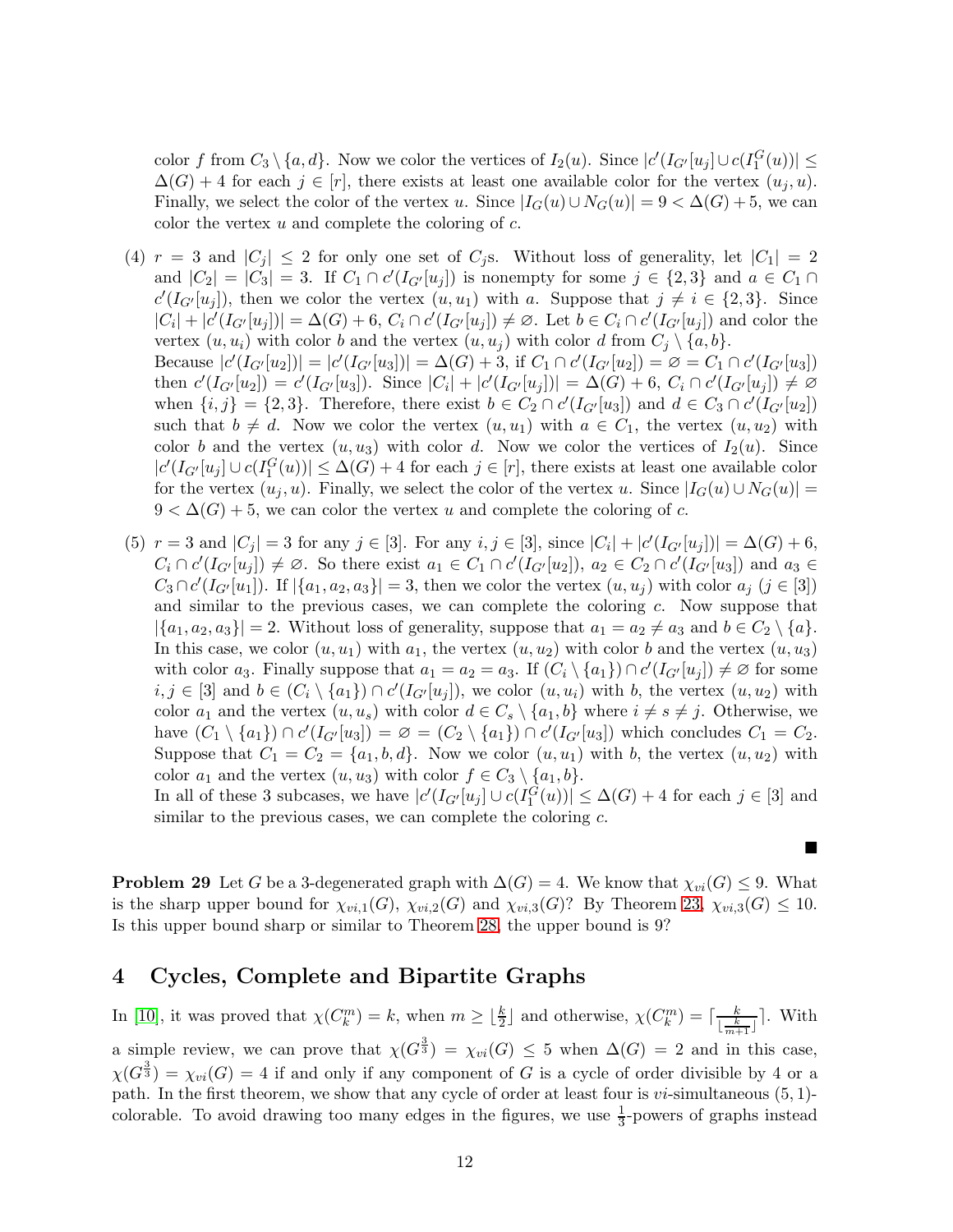of  $\frac{3}{3}$ -powers of graphs. Internal vertices are shown with white color and terminal vertices are shown with color black.

**Theorem 30** *Let*  $3 \le n \in \mathbb{N}$ *. Then* 

$$
\chi_{vi,1}(C_n) = \begin{cases} 6 & n = 3, \\ 4 & n \equiv 0 \pmod{4}, \\ 5 & otherwise. \end{cases}
$$



<span id="page-12-0"></span>Figure 3: *vi*-simultaneous proper  $(6, 1)$ -coloring of  $C_3$ . Black vertices are corresponding to the vertices of  $G$  and white vertices are corresponding to the incidences of  $C_3$ .

**Proof** Suppose that  $V(C_n) = \{v_1, v_2, \ldots, v_n\}$  and c is a vi-simultaneous  $(k, 1)$ -coloring of  $C_3$ . We have  $c(v_i) \neq c((v_i, v_j)) = c((v_l, v_j))$  where  $\{i, j, l\} = [3]$ . So

$$
|\{c(v_1), c(v_2), c(v_3), c((v_1, v_2)), c((v_2, v_1)), c((v_1, v_3))\}| = 6.
$$

Therefore,  $k \geq 6$ . Figure [3](#page-12-0) shows a *vi*-simultaneous  $(6, 1)$ -coloring of  $C_3$  and so  $\chi_{vi,1}(C_3) = 6$ . In the second part,  $\chi_{vi}(C_n) = \chi(C_{n}^{\frac{3}{3}}) = \chi(C_{3n}^3) = \lceil \frac{3n}{13n} \rceil$  $\left\lfloor \frac{3n}{\frac{3n}{4}} \right\rfloor = 4 = \Delta(C_n) + 2$  and hence Lemma [14](#page-6-0) shows that any *vi*-simultaneous 4-coloring of  $C_n$  is a *vi*-simultaneous  $(4, 1)$ -coloring. For the last part, we consider three cases:

(i)  $n = 4q + 1$ ,  $q \in \mathbb{N}$ . Suppose that c is a vi-simultaneous  $(4, 1)$ -coloring of  $C_{n-1}$  and

$$
(c(v_1), c((v_1, v_{n-1})), c((v_{n-1}, v_1)), c(v_{n-1})) = (1, 4, 3, 2).
$$

In this coloring, the colors of the other vertices uniquely determined. To find a *vi*-simultaneous (5, 1)-coloring of  $C_n$ , we replace the edge  $\{v_1, v_{n-1}\}$  with the path  $P = v_{n-1}v_nv_1$ . Now we define the coloring  $c'$  as follows (See Figure [4\)](#page-13-0):

$$
c'(x) = \begin{cases} 2 & x = v_n, \\ 3 & x \in \{v_{n-1}, (v_n, v_1)\}, \\ 4 & x = (v_n, v_{n-1}), \\ 5 & x \in \{v_{n-2}, (v_1, v_n), (v_{n-1}, v_n\}, \\ c(x) & otherwise. \end{cases}
$$

(ii)  $n = 4q + 2$ ,  $q \in \mathbb{N}$  and  $q \in \mathbb{N}$ . Figure [5](#page-13-1) shows a *vi*-simultaneous (5, 1)-coloring of  $C_6$ . Now suppose that  $n \ge 10$ . Easily we can use the method of case (i) on two edges  $e_1 = \{v_1, v_2\}$  and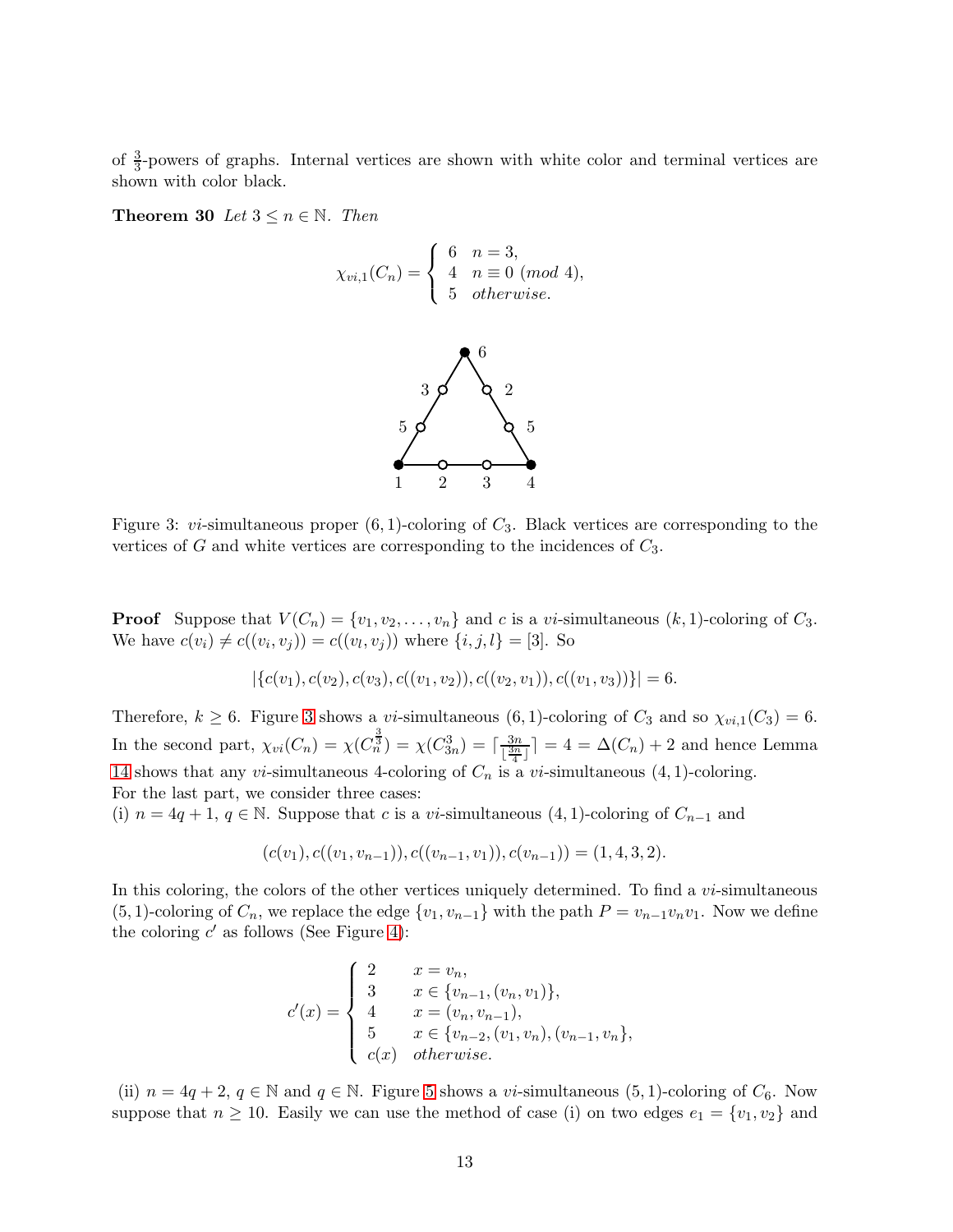

<span id="page-13-0"></span>Figure 4: Extension *vi*-simultaneous  $(4, 1)$ -coloring c to a *vi*-simultaneous  $(5, 1)$ -coloring c'.

 $e_2 = \{v_4, v_5\}$  of  $C_{n-2}$  to achieve a vi-simultaneous (5, 1)-coloring of  $C_n$ . (iii)  $n = 4q + 3$ ,  $q \in \mathbb{N}$ . Figure [5](#page-13-1) shows a *vi*-simultaneous (5, 1)-coloring of  $C_7$ . Now suppose that  $n \ge 11$ . Again we use the method of case (i) on three edges  $e_1 = \{v_1, v_2\}$  (with change the color of  $v_3$  to 5 instead of vertex  $v_{n-3}$ ,  $e_2 = \{v_4, v_5\}$  and  $e_3 = \{v_7, v_8\}$  of  $C_{n-3}$  to achieve a *vi*-simultaneous  $(5, 1)$ -coloring of  $C_n$ .



<span id="page-13-1"></span>Figure 5: *vi*-simultaneous  $(5, 1)$ -coloring  $C_6$  and  $C_7$ .

Corollary 31 *Let* G *be a nonempty graph with*  $\Delta(G) \leq 2$ . Then  $\chi_{vi,1}(G) = 4$  *if and only if each component of* G *is a cycle of order divisible by 4 or a path.*

The following lemma is about the underlying digraph of any subgraph of  $\frac{3}{3}$ -power of a graph induces by an independence set. We leave the proof to the reader.

**Lemma 32** Let G be a graph and S be an independent set of  $G^{\frac{3}{3}}$ . Then each component of  $D(G^{\frac{3}{3}}[S])$  is trivial or star whose arcs are directed towards the center. In addition the vertices *of trivial components form an independent set in* G*.*

**Theorem 33**  $\chi_{vi}(K_n) = n + 2$  *for each*  $n \in \mathbb{N} \setminus \{1\}.$ 

**Proof** Let  $G = K_n^{\frac{3}{3}}$ ,  $c: V(G) \to [\chi(G)]$  be a proper coloring and  $C_j = c^{-1}(j)$   $(1 \le j \le \chi(G))$ . Lemma [32](#page-13-2) concludes that each color class  $C_j$  has at most  $n-1$  vertices. So

<span id="page-13-2"></span>
$$
\chi(G) \ge \frac{|V(G)|}{n-1} = \frac{n^2}{n-1} = n+1+\frac{1}{n-1}.
$$

Therefore,  $\chi(G) \geq n+2$ . Now we define a proper  $(n+2)$ -coloring of G. When  $n = 2$ ,  $\chi(G) = \chi(K_4) = 4$ . Now we consider  $n \geq 3$ . Consider the hamiltonian cycle of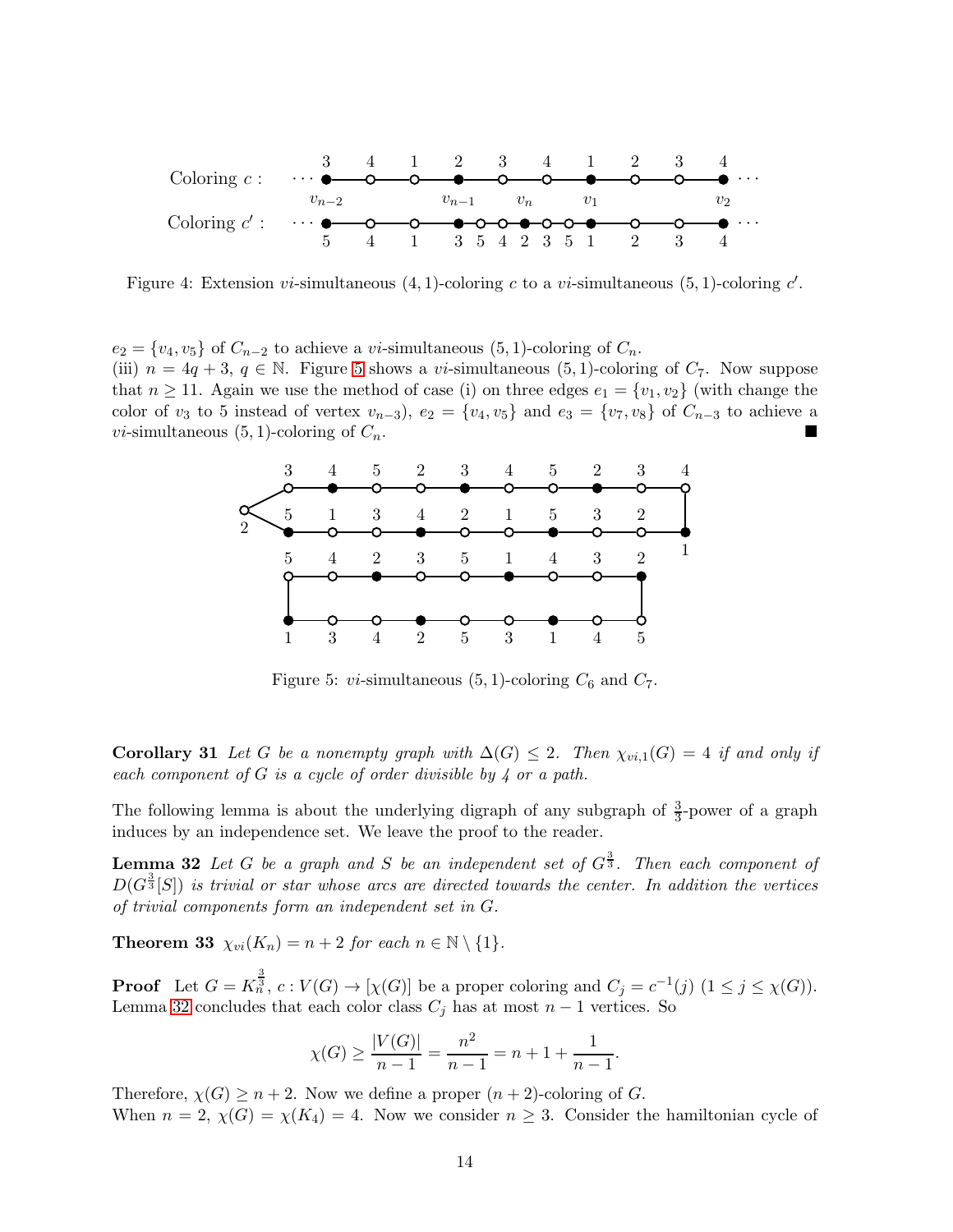$K_n$ , named  $C = (v_1, v_2, \ldots, v_n)$ . For  $1 \leq j \leq n$ , assign color j to the t-vertex  $v_j$  and all i-vertices  $(v_k, v_{i+1}),$  where  $k \in [n] \setminus \{j, j+1\}$  and  $v_{n+1} = v_1$ . It can be easily seen that, all *t*-vertices of G have a color in [n] and the only uncolored vertices of G are  $(v_i, v_{i+1})$ , for  $1 \leq j \leq n$ . Now, it is enough to color the mentioned *i*-vertices. Suppose that *n* is even. Assign color  $n + 1$  to the *i*-vertex  $(v_i, v_{i+1})$ , if j is an odd number, otherwise color it with the color  $n + 2$ . Now suppose that *n* is an odd integer. Then for  $1 \leq j \leq n-1$ , color the *i*-vertex  $(v_j, v_{j+1})$  with color  $n+1$ , if j is odd and otherwise assign color  $n + 2$  to it. Also, color the *i*-vertex  $(v_n, v_1)$  with color n and recolor the *t*-vertex  $v_n$  with color  $n + 1$ .

Suppose that c is a vi-simultaneous  $(n+2)$ -coloring of  $K_n$ . For any vertex v,  $|c(I_1[v])| = n$ and so  $c(I_2(v))|=2$ . Therefore  $\chi_{vi,2}(K_n)=\chi_{vi}(K_n)=n+2$ . In the following theorem, we determine  $\chi_{vi,1}(K_n)$ .

**Theorem 34** Let  $n \in \mathbb{N} \setminus \{1\}$  and G be a graph of order n. Then  $\chi_{vi,1}(G) = 2n$  if and only if  $G \cong K_n$ .

**Proof** Firstly, suppose that  $G \cong K_n$ . Since  $diam(G) = 1$ , by Definition [9,](#page-3-2) any two vertices  $(u, i)$  and  $(v, j)$  of  $\mathcal{T}_{vi,1}(G)$  are adjacent. So  $\chi_{vi,1}(G) = \chi(\mathcal{T}_{vi,1}(G)) = |V(\mathcal{T}_{vi,1}(G))| = 2n$ . Conversely, suppose that  $\chi_{vi,1}(G) = 2n$ . Therefore,  $\chi(\mathcal{T}_{vi,1}(G)) = 2n = |V(\mathcal{T}_{vi,1}(G))|$  which implies that  $\mathcal{T}_{vi,1}(G)$  is a complete graph. Now for any two distinct vertices u and v of G, the vertices  $(u, 1)$  and  $(v, 2)$  of  $\mathcal{T}_{vi,1}(G)$  are adjacent and so  $d_G(u, v) = 1$ . Thus G is a complete graph.

A dynamic coloring of a graph  $G$  is a proper coloring, in which each vertex neighborhood of size at least two receives at least two distinct colors. The dynamic chromatic number  $\chi_d(G)$  is the least number of colors in such a coloring of  $G$  [\[11\]](#page-17-6). Akbari et al. proved the following theorem that we use to give a proper coloring for  $\frac{3}{3}$ -power of a regular bipartite graph.

<span id="page-14-1"></span>**Theorem 35** [\[1\]](#page-16-9) Let G be a k-regular bipartite graph, where  $k \geq 4$ . Then, there is a 4-dynamic *coloring of* G*, using two colors for each part.*

<span id="page-14-2"></span><span id="page-14-0"></span>Theorem 36 [\[3\]](#page-16-0) *Every regular bipartite graph has a perfect matching.*

**Theorem 37** If  $G = G(A, B)$  is a k-regular bipartite graph with  $k \geq 4$  and  $|A| = |B| = n$ , then  $\chi_{vi}(G) \le \min\{n+3, 2k\}.$ 

**Proof** Suppose that  $V(A) = \{v_1, \ldots, v_n\}$  and  $V(B) = \{u_1, \ldots, u_n\}$ . Since G is a k-regular bipartite graph, by Theorem [36,](#page-14-0) G has a perfect matching  $M = \{v_1u_1, \ldots, v_nu_n\}$ . First, we present a  $(n+3)$ -proper coloring for  $G^{\frac{3}{3}}$ . For  $2 \leq i \leq n$  color two *t*-vertices  $v_i$  and  $u_i$  with colors 1 and  $n + 1$ , respectively. Also, for  $u \in N(v_1)$  and  $v \in N(u_1)$  color *i*-vertices  $(u, v_1)$  and  $(v, u_1)$ with colors 1 and  $n + 1$ , respectively.

Now, for  $2 \leq i \leq n$ , for  $u \in N(v_i) \setminus \{u_i\}$  and  $v \in N(u_i) \setminus \{v_i\}$ , assign color i to i-vertices  $(u, v_i)$ and  $(v, u_i)$ . It can be easily seen that all the t-vertices of G except  $\{v_1, u_1\}$  and all *i*-vertices of G except  $\{(v_i, u_i), (u_i, v_i) | 2 \le i \le n\}$  have colors in  $[n+1]$ . Now, assign colors  $n+2$  and  $n+3$ to t-vertices  $v_1$  and  $v_2$ , respectively. Also, for  $2 \le i \le n$ , then color *i*-vertices  $(v_i, u_i)$  and  $(u_i, v_i)$ with colors  $n + 2$  and  $n + 3$ , respectively. With a simple review, you can see that this coloring is a proper coloring for  $G^{\frac{3}{3}}$  with  $(n+3)$  colors.

In the following, we present a  $(2k)$ -proper coloring for  $G^{\frac{3}{3}}$ . By Theorem [35,](#page-14-1) there is a 4-dynamic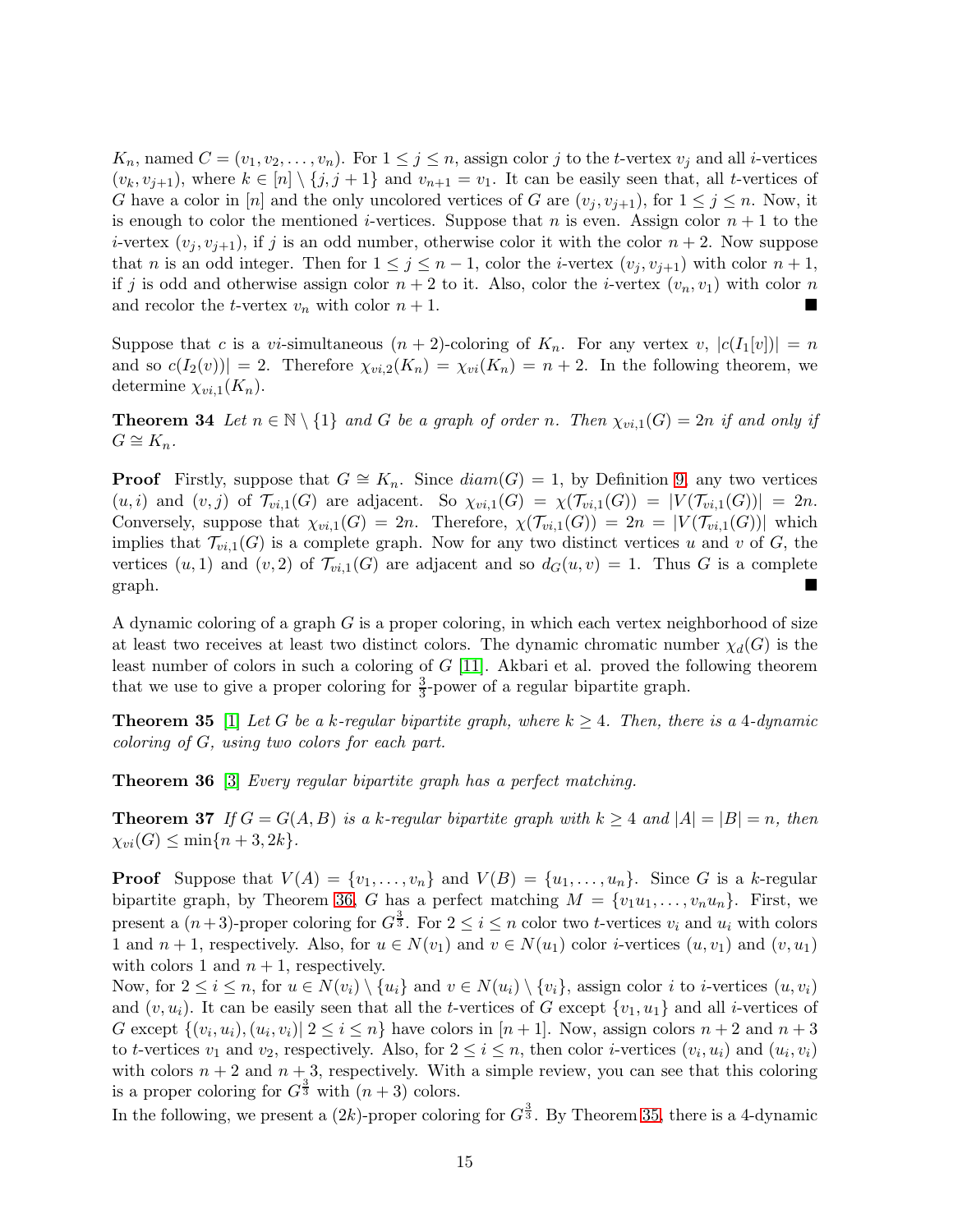coloring of  $G$ , named  $c$ , using two colors in each part. Without loss of generality, suppose that each t-vertex in A has one of colors 1 and 2 and each t-vertex in B has one of colors 3 or 4. For  $1 \leq i \leq n$ , consider the t-vertex  $u_i \in V(B)$  with set of neighbors  $N(u_i)$ . Note that, c is a 4-dynamic coloring, so  $u_i$  has at least one neighbor of each colors 1 and 2. Let u and u' be two t-vertices in  $N(u_i)$ , where  $c(u) = 1$  and  $c(u') = 2$ . First, assign colors 1 and 2 to *i*-vertices  $(u_i, u')$ and  $(u_i, u)$ , respectively. Then, for  $w \in N(u_i) \setminus \{u, u'\}$ , color all *i*-vertices  $(u_i, w)$  with different colors in  $\{5, \ldots, k+2\}$ . Similarly, for a t-vertex  $v_i \in V(A)$ , Suppose that v and v' are neighbors of v with colors 3 and 4, respectively. Color the *i*-vertices  $(v_i, v')$  and  $(v_i, v)$  with colors 3 and 4, respectively. Then, for  $w' \in N(v_i) \setminus \{v, v'\}$ , color all *i*-vertices  $(v_i, w')$  with different colors in  ${k + 3, ..., 2k}$ . It can be easily seen that, the presented coloring is a proper  $(2k)$ -coloring for  $G^{\frac{3}{3}}$  $\frac{3}{3}$ .

Since any bipartite graph with maximum degree  $\Delta$  can be extended to a  $\Delta$ -regular bipartite graph, we have the following corollary.

Corollary 38 *If* G *is a bipartite graph with maximum degree*  $\Delta$ *, then*  $\chi_{vi}(G) \leq 2\Delta$ *.* 

A derangement of a set S is a bijection  $\pi : S \to S$  such that no element  $x \in S$  has  $\pi(x) = x$ .

**Theorem 39** Let  $n, m \in \mathbb{N}$  and  $n \geq m$ . Then  $\chi_{vi}(K_{n,m}) = \begin{cases} n+2 & m \leq 2 \\ n+2 & m \leq 2 \end{cases}$  $\frac{n+2}{n+3}$   $\frac{m-2}{m \geq 3}$ .

**Proof** Let  $A = \{v_1, \ldots, v_n\}$  and  $B = \{u_1, \ldots, u_m\}$  be two parts of  $K_{n,m}$  and  $G = K_{n,m}^{\frac{3}{2}}$ . If  $m = 1$ , then  $K_{n,1}$  is a tree and by Corollary [24,](#page-9-1) we have  $\chi(G) = n + 2$ . Now suppose that  $m = 2$ . Since  $\omega(G) = \Delta + 2$ ,  $\chi(G) \geq n + 2$ . It suffices to present a proper  $(n + 2)$ -coloring for G with colors in  $[n+2]$ . Suppose that  $\pi$  is a derangement of the set  $[n]$ . Assign color  $n+1$  to the vertices of  $\{u_1\} \cup I_2(u_2)$  and color  $n+2$  to the vertices of  $u_2 \cup I_2(u_1)$ . Also for  $j \in [n]$ , color *i*-vertices  $(u_1, v_j)$  and  $(u_2, v_j)$  with color j and vertex  $v_j$  with color  $\pi(j)$ . The given coloring is a proper  $(n + 2)$ -coloring of G.

In the case  $m \geq 3$ , suppose that c is a proper coloring of G with colors  $1, \ldots, n+2$ . Since the vertices of  $I_1[u_1]$  are pairwise adjacent in G, there are exactly  $n+1$  colors in  $c(I_1[u_1])$ . Without loss of generality, suppose that  $c(u_1) = 1$  and  $c(I_1(u_1)) = [n+1] \setminus \{1\}$ . By Theorem [14,](#page-6-0) all *i*-vertices of  $I_2(u_1)$  have the same color  $n+2$ .

Now, consider t-vertices  $u_2$  and  $u_3$ . All *i*-vertices of  $I_2(u_2)$  and all *i*-vertices of  $I_2(u_3)$ , have the same color and their colors are different from  $\{2, \ldots, n+2\}$ . Hence, the only available color for these vertices is the color 1. But the subgraph of G induced by  $I_2(u_2) \cup I_2(u_3)$  is 1-regular and so for their coloring we need to two colors, a contradiction.

To complete the proof, it suffices to show that  $\chi((K_{n,n})^{\frac{3}{3}}) \leq n+3$ . Since  $n \geq 3$ ,  $n+3 \leq 2n$  and by Theorem [37,](#page-14-2) we have  $\chi(G) \leq \chi(K_{n,n}^{\frac{3}{3}}) \leq \min\{n+3, 2n\} = n+3$ . Hence,  $\chi(G) = n+3$ .

**Theorem 40** Let  $n, m \in \mathbb{N} \setminus \{1\}$ . Then  $\chi_{vi,1}(K_{n,m}) = n + m$ .

**Proof** Since  $(K_{n,m})^2 \cong K_{n+m}$ ,  $K_{n+m}$  is a subgraph of  $\mathcal{T}_{vi,1}(K_{n,m})$  and so  $\chi_{vi,1}(K_{n,m}) =$  $\chi(\mathcal{T}_{vi,1}(K_{n,m})) \geq n+m$ . Now we show that  $\chi(\mathcal{T}_{vi,1}(K_{n,m})) \leq n+m$ . Let  $V = \{v_1, \ldots, v_n\}$  and  $U = \{u_1, \ldots, u_m\}$  be two parts of  $K_{n,m}$ ,  $\pi$  be a derangement of  $[n]$  and  $\sigma$  be a derangement of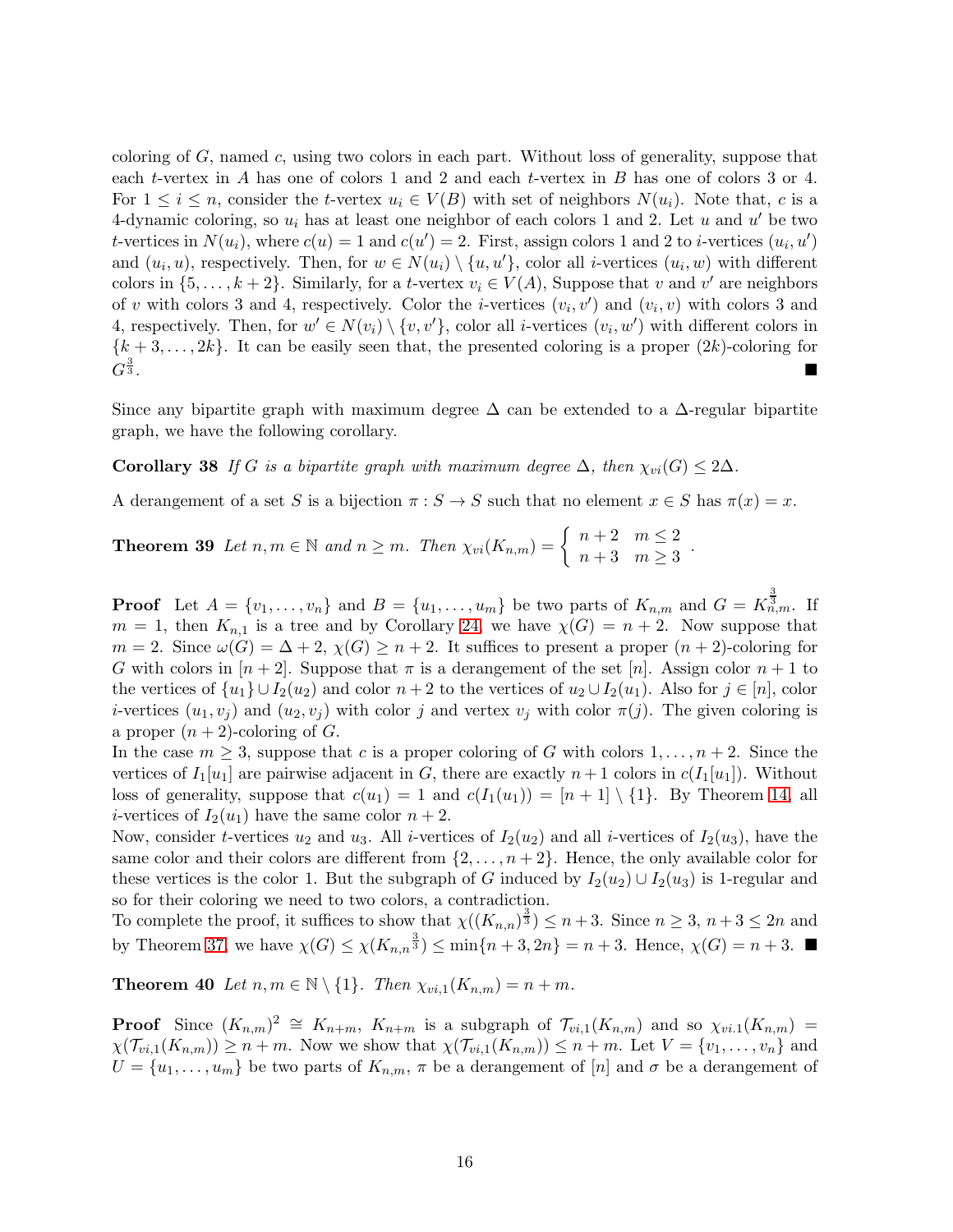[m]. Easily one can show that the following vertex coloring of  $\mathcal{T}_{vi,1}(K_{n,m})$  is proper.

$$
c(x) = \begin{cases} i & x = (v_i, 2) \\ n+j & x = (u_j, 2) \\ \pi(i) & x = (v_i, 1) \\ n+\sigma(j) & x = (u_j, 1). \end{cases}
$$

As we see, there are some graphs such as trees and  $K_{n,2}$  with maximum degree  $\Delta$ , whose  $\frac{3}{3}$ -power has chromatic number equal to  $\Delta + 2$ . The problem is Characterizing all graphs with the desired property.

 $\blacksquare$ 

**Problem 41** Charactrize all graphs G with maximum degree at least 3 such that  $\chi(G^{\frac{3}{3}})$  =  $\omega(G^{\frac{3}{3}})=\Delta(G)+2.$ 

Acknowledgements. This research was in part supported by a grant from IPM (No.1400050116).

# <span id="page-16-9"></span>References

- [1] S. Akbari, M. Ghanbari and S. Jahanbekam, *On the dynamic chromatic number of graphs*, Combinatorics and Graphs, in: Contemporary Mathematics-American Mathematical Society. vol. 531, 11–18 (2010).
- <span id="page-16-2"></span><span id="page-16-0"></span>[2] M. Behzad, *Graphs and their Chromatic Numbers*, Ph.D. thesis, Michigan State University (1965).
- [3] J. A. Bondy and U. S. R. Murty, *Graph theory*, Graduate Texts in Mathematics, vol. 244, Springer, New York (2008).
- <span id="page-16-1"></span>[4] R.A. Brualdi and J.Q. Massey, *Incidence and strong edge colorings of graphs*, Discrete Math., vol. 122, 51–58 (1993).
- <span id="page-16-3"></span>[5] O.V. Borodin, *Simultaneous coloring of edges and faces of plane graphs*, Discrete Math., vol. 128 (1994) 21–33.
- <span id="page-16-4"></span>[6] W. H. Chan, Peter C. B. Lam, and W. C. Shiu, *Edge-face total chromatic number of Halin graphs*, SIAM J. Discrete Math., 23(3), 1646–1654 (2009).
- <span id="page-16-8"></span>[7] D. W. Cranston, S. J. Kim, *List coloring the square of a subcubic graph*, J. Graph Theory, vol. 57, no. 1, 65–87 (2008).
- <span id="page-16-6"></span>[8] S. Hartke, H. Liu and S. Petrickova, *On coloring of fractional powers of graphs*, arxiv.org/pdf/1212.3898v1.pdf (2013).
- <span id="page-16-7"></span>[9] M. N. Iradmusa, *A short proof of 7-colorability of* <sup>3</sup> 3 *-power of sub-cubic graphs*, Iranian Journal of Science and Technology, Transactions A: Science, 44, 225–226 (2020).
- <span id="page-16-5"></span>[10] M. N. Iradmusa, *On colorings of graph fractional powers*, Discrete Math. vol. 310 (10-11), 1551–1556 (2010).